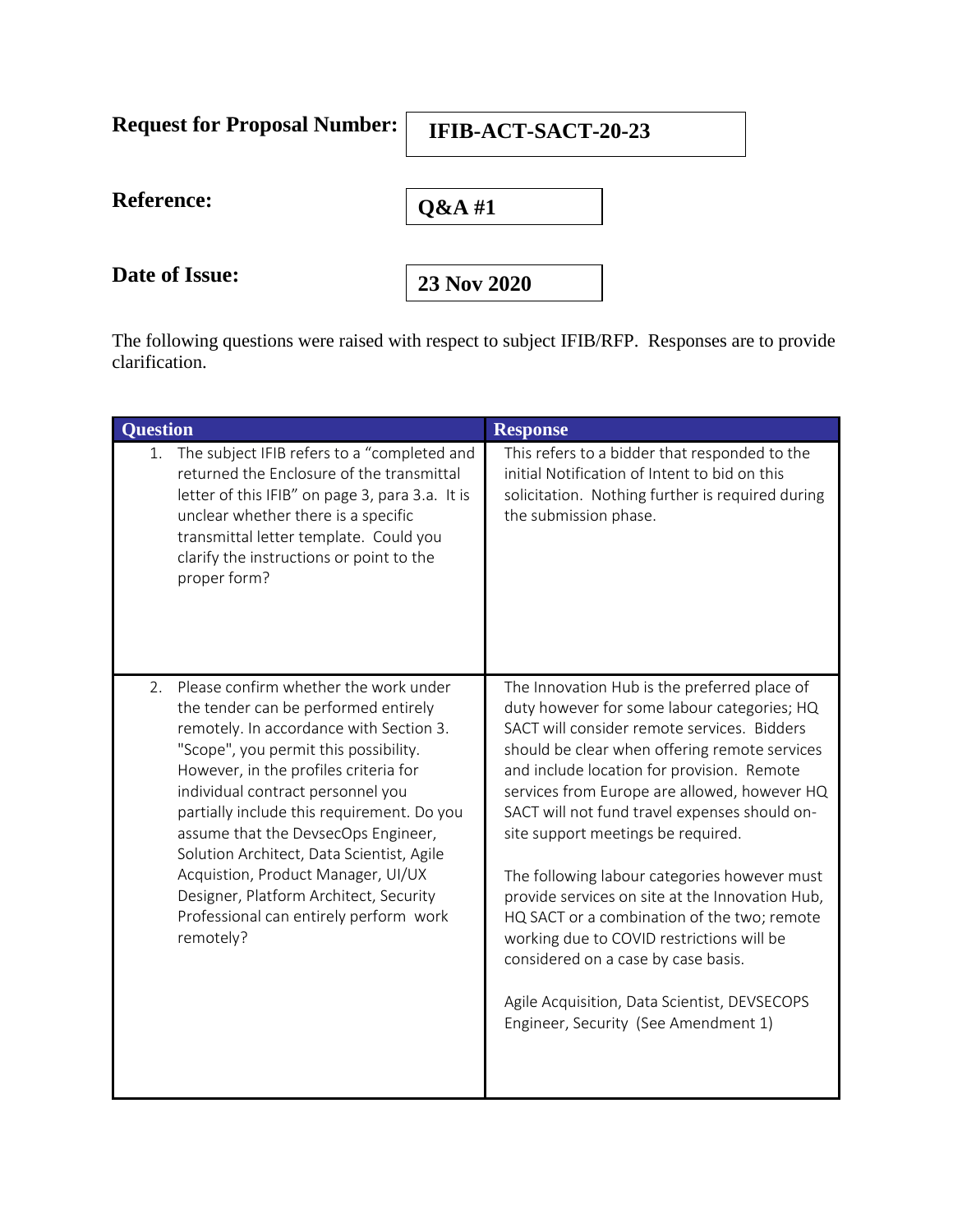| 3.          | In the case of remote execution, is the<br>entity engaged in the proceedings obliged<br>to have NATO facility security clearance? If<br>so, at what level?                                                                                                      | There is no mandatory security clearance<br>requirement for this work; however a NATO or<br>National SECRET FSC would be beneficial in the<br>event future work at a classified level is<br>required.                      |
|-------------|-----------------------------------------------------------------------------------------------------------------------------------------------------------------------------------------------------------------------------------------------------------------|----------------------------------------------------------------------------------------------------------------------------------------------------------------------------------------------------------------------------|
| 4.          | Paragraph 6.1 calls for 1x DevSecOps<br>Engineer; however, the Pricing matrix (pg.<br>14) suggests 3 positions<br>Is only 1 position required for 2021 pricing<br>(with resume)?                                                                                | See Amendment 1                                                                                                                                                                                                            |
| 5.          | Paragraph 6.2 calls for 2x Solution<br>Architects; however, the Pricing matrix (pg.<br>16) suggests only 1 position?                                                                                                                                            | See Amendment 1                                                                                                                                                                                                            |
| 6.          | Pricing matrix (pg. 16), first column (Base<br>Period) for Data Scientist 3 is not shaded<br>Confirm this is a 2022+ position?                                                                                                                                  | See Amendment 1                                                                                                                                                                                                            |
| 7.          | Is there any interest in Contractor<br>providing fully-managed Scrum teams at a<br>fixed cost and capacity per Sprint?                                                                                                                                          | No.                                                                                                                                                                                                                        |
| 8.          | STATEMENT OF WORK: could you please<br>specify the tasks / duites per each profile?                                                                                                                                                                             | See amendment.                                                                                                                                                                                                             |
| 9.          | Regarding remote working - are there any<br>profiles that would provide services<br>remotly? If so, is it accepted to provide the<br>services from Europe?                                                                                                      | See 2R and Amendment 1                                                                                                                                                                                                     |
| in Norfolk. | 10. Referencing SOW paragraph 4.3<br>To enable initial pricing for required travel<br>to the Innovation Lab for a remote working<br>option, please provide the annual<br>estimated number and duration of travel<br>for in person support at the Innovation Lab | Travel is not required for the iHUB SOW for<br>contracts that are "remote support." Personnel<br>on contracts for remote operations are not<br>required to travel to the physical laboratory<br>location to complete work. |
|             | 11. Referencing SOW paragraph 6.2<br>It states "2 resumes required for<br>consideration." Can companies propose<br>pricing for a number of Full Stack                                                                                                           | No. See Amendment 1                                                                                                                                                                                                        |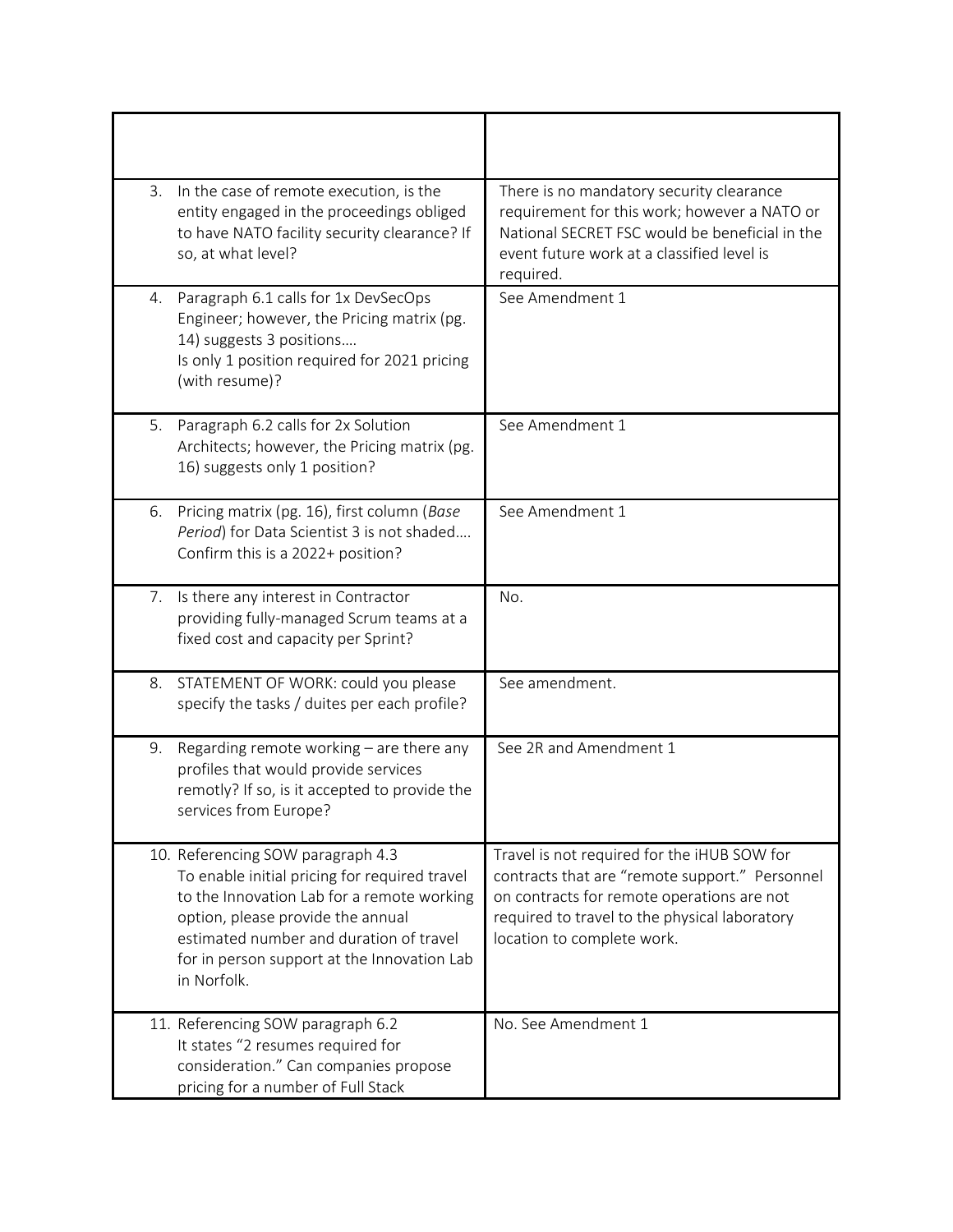| Developers in 2022 without submitting 2<br>resumes for 2021?                                                                                                                                                                                                                                     |                                                                                                                                                                                                                                                                                                                                                                                                          |
|--------------------------------------------------------------------------------------------------------------------------------------------------------------------------------------------------------------------------------------------------------------------------------------------------|----------------------------------------------------------------------------------------------------------------------------------------------------------------------------------------------------------------------------------------------------------------------------------------------------------------------------------------------------------------------------------------------------------|
| 12. Which backend and frontend framework is<br>preferred? (page 23, point 6.2)                                                                                                                                                                                                                   | They are both preferred since the full stack<br>developer is creating the back end and front end<br>coding using TDD and agile methodologies as<br>part of a Balanced Team.                                                                                                                                                                                                                              |
| 13. Is a fully remote position possible in this<br>particular project? If yes, is there any<br>onbording in HQ physically required in the<br>US in Norfolk, or on-boardings can be done<br>remotely (what is the estimated time of it                                                            | Yes. There is no physical on-boarding<br>requirements for the HQ or in the Norfolk<br>laboratory facility.                                                                                                                                                                                                                                                                                               |
| 14. Will you consider developers specializing<br>only in frontend or backend applications<br>but with knowledge of several frameworks<br>and programming languages?                                                                                                                              | We will consider all Full Stack Developer Subject<br>Matter Experts that meet the Best Value criteria<br>set forth in the solicitation.                                                                                                                                                                                                                                                                  |
| 15. What are the standard and overtime<br>working hours (incl. time zone)                                                                                                                                                                                                                        | Reference Annex D (Para e) HQ SACT Working<br>Hours, 7.5 hours daily between 0800 and 1700<br>Eastern Standard (Daylight) Time HQ SACT does<br>not recognize 'overtime'. Any hours worked in<br>excess of 7.5 hours daily must be approved in<br>advance by the COTR and billed at the same rate<br>(note: this reduces from the overall 1800 hours<br>per year unless specifically identified as surge) |
| 16. Are you open to agree that they will work<br>in Polish CEST time zone which is GMT + $1$ ,<br>so they will be on call for you between<br>04:00 a.m. - 12:00 p.m. your local time EST<br>(Monday - Friday), or you have your own<br>working hours and time zone preferred.<br>Please specify. | Yes. Work times will be coordinated with the<br>Product Owners and Product Managers to<br>ensure NATO member countries can participate<br>in operations. However, all remote meeting<br>times will be coordinated using EST.                                                                                                                                                                             |
| 17. What will be the frequency of the business<br>trips to the United States and what will be<br>the estimated length of such trips? Who<br>will cover the cost of travel<br>(accommodation, flights, meals). Should<br>we include it as a separate cost position in<br>the price specification? | 17A. No business trips are required to<br>accomplish remote working.<br>17AB. If contractor is requesting a remote<br>working option, the costs of such trips will be at<br>contractors expense.                                                                                                                                                                                                         |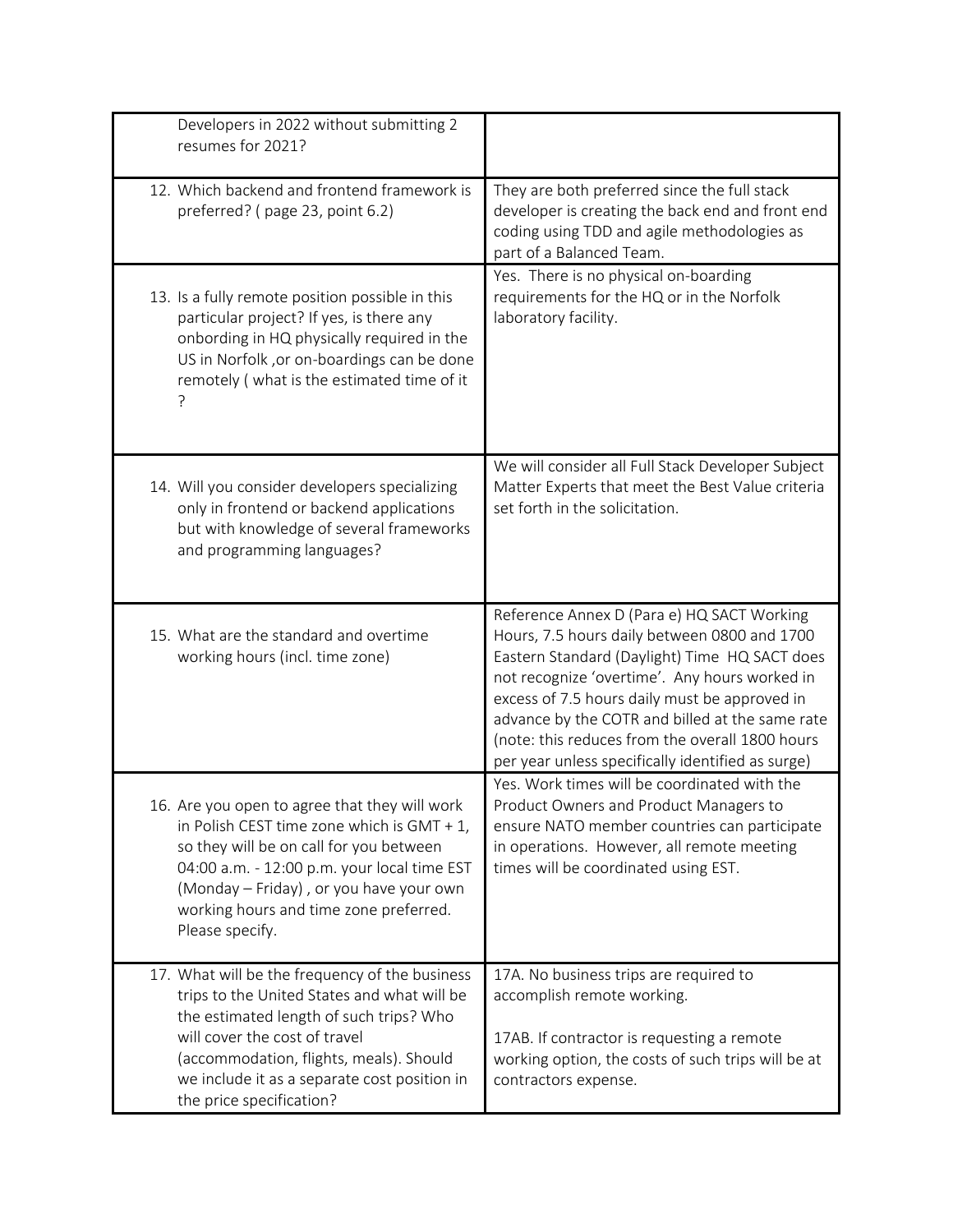|                                                                                                                                                                                                                                     | 17AC. These costs should be rolled up as<br>overhead and considered in the proposed hourly<br>rate.                                                                         |
|-------------------------------------------------------------------------------------------------------------------------------------------------------------------------------------------------------------------------------------|-----------------------------------------------------------------------------------------------------------------------------------------------------------------------------|
| 18. Can we onboard our consultants also<br>remotely or do you require stationary<br>onboarding in Norfolk? How long is it<br>estimated to take?                                                                                     | There is no physical on-boarding requirements<br>for the HQ or in the Norfolk laboratory facility.<br>Onboarding should take approximately two<br>weeks.                    |
| 19. Who will cover the costs of living? What<br>should we include in this?                                                                                                                                                          | Cost of living is the responsibility of the<br>contractor and should be considered when<br>preparing proposal.                                                              |
| 20. What kind of relocation assistance do you<br>offer?                                                                                                                                                                             | HQ SACT does not offer relocation assistance for<br>contractors. This is entirely the responsibility of<br>the company and should be considered when<br>preparing proposal. |
| 21. How many days off per year Consultant can<br>take?                                                                                                                                                                              | Reference Para 4 of Annex D, Special Terms and<br>Conditions.                                                                                                               |
| 22. 4.1.1 "Two or more years within the last 2<br>years experience in full-stack JavaScript /<br>Python / Java development" QUESTION:<br>Which language is preferred?, what<br>version(s) of programming language(s) do<br>you use? | There is no preference. The programming<br>languages used for development will depend on<br>the projects assigned and discussed within the<br>balanced team                 |
| 23. "Two or more years' experience in front-<br>end development (e.g. React, Angular,<br>etc)" QUESTION: Which framework is<br>preferred? What version(s) of specific<br>framework(s) do you use?                                   | There is no preference. The framework chosen<br>depends on the projects assigned and discussed<br>within the balanced team.                                                 |
| 24. "Two or more years' experience in back-<br>end development (e.g. Node.js, Django /<br>Flask, SpringBoot, etc ) " QUESTION<br>Which framework is preferred? What<br>version(s) of specific framework(s) do you<br>use?           | There is no preference. The framework chosen<br>depends on the projects assigned.                                                                                           |
| 25. Please provide us full information about<br>technology stack which you use.                                                                                                                                                     | This is part of the onboarding process.                                                                                                                                     |
| 26. What are daily percentage proportions<br>between responsibilities in frontend and<br>backend development? E.g 70-80%<br>backend/20-30% Frontend.                                                                                | This is dependent on the project since both<br>responsibilities are required for all projects.                                                                              |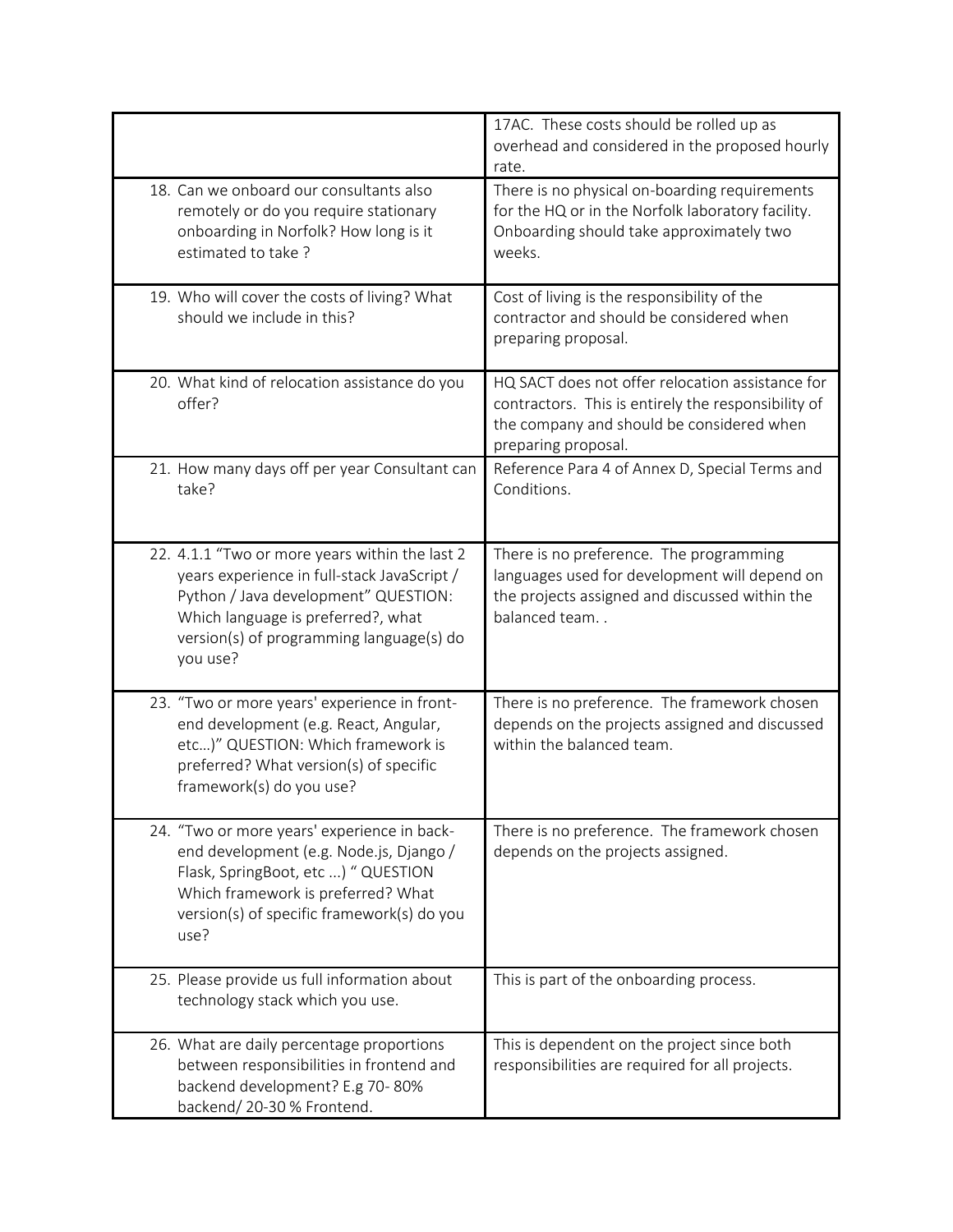| 27. Does fullstack developer is responsible for<br>tests? Such as e.g. unit, integration,<br>performance, regression, functional tests<br>etc.? What kind of tools do you use?                                                                                                                                                                                                                                    | Yes. TDD is a priority for all projects and the<br>tools are discussed during the onboarding<br>process.                                                                                                                        |
|-------------------------------------------------------------------------------------------------------------------------------------------------------------------------------------------------------------------------------------------------------------------------------------------------------------------------------------------------------------------------------------------------------------------|---------------------------------------------------------------------------------------------------------------------------------------------------------------------------------------------------------------------------------|
| 28. What databases do you use?                                                                                                                                                                                                                                                                                                                                                                                    | This information is discussed in the onboarding<br>process.                                                                                                                                                                     |
| 29. What kind of Architecture do you have?<br>Microservices?                                                                                                                                                                                                                                                                                                                                                      | This information is discussed in the onboarding<br>process.                                                                                                                                                                     |
| 30. Do you use any good practices during<br>software development, such as Continuous<br>Integration or Continuous Deployment /<br>Delivery, TDD, DDD, Pair Programming?                                                                                                                                                                                                                                           | Yes.                                                                                                                                                                                                                            |
| 31. How big is the team? Who is in the team -<br>regarding profiles (Business Analysts,<br>Testers, Scrum Master, etc.?) and what is<br>the seniority level of these people?                                                                                                                                                                                                                                      | We use a balanced team approach with a<br>minimum development team organized with a<br>Product Manager, Product Owner, Full Stack<br>engineers, UI/UX Designer, and potentially Data<br>Scientists.                             |
| 32. 4.3 Data Scientist role: The requirements<br>specified in the documentation are:<br>4.3.1 Experience with data science best<br>practice, particularly applied mathematics<br>and/or programming, e.g. Python or R<br>QUESTION 1: Which language is preferred,<br>Python or R? Which do you use?<br>QUESTION 2: How big is the team? Who is<br>in the team and what is the seniority level<br>of these people? | No preference on languages. We use a balanced<br>team approach with a minimum development<br>team organized with a Product Manager,<br>Product Owner, Full Stack engineers, UI/UX<br>Designer, and potentially Data Scientists. |
| 33. 4.4 UI/UX Designer role:<br>The requirements specified in the<br>documentation are:<br>4.4.1 "Proficient in a variety of design and<br>prototyping tools - Sketch, InVision,<br>Adobe Creative Suite, Axure, or others"                                                                                                                                                                                       | No Preference in tools. We use a balanced team<br>approach with a minimum development team<br>organized with a Product Manager, Product<br>Owner, Full Stack engineers, UI/UX Designer,<br>and potentially Data Scientists.     |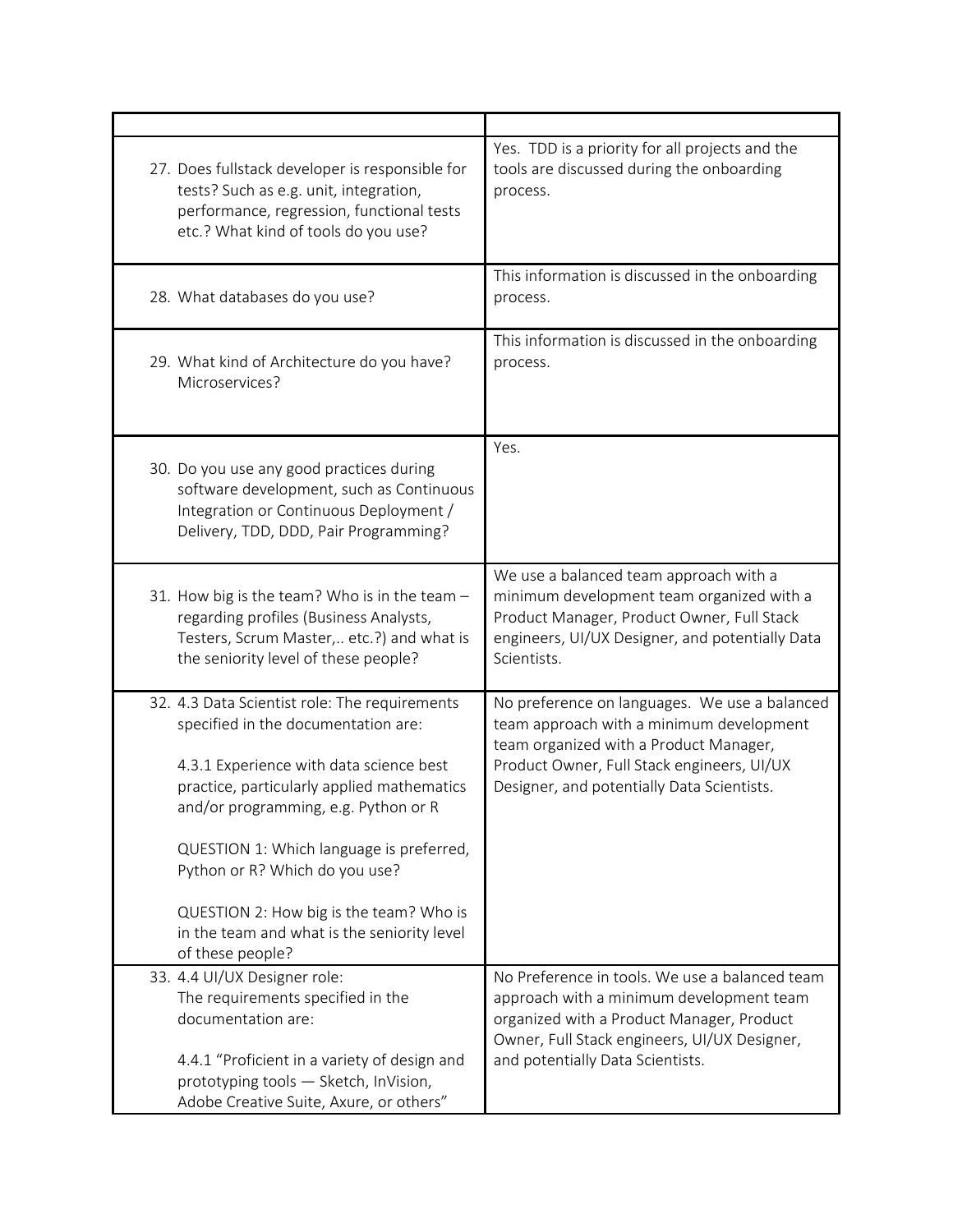| QUESTION 1: Which tool is preferred?<br>QUESTION 2: How big is the team? Who is<br>in the team and what is the seniority level<br>of these people?                                                                                                                                                                                                                                                                                                                                                                                                                                                                                       |                                                                                                                                                                                                                                                                                                                                     |
|------------------------------------------------------------------------------------------------------------------------------------------------------------------------------------------------------------------------------------------------------------------------------------------------------------------------------------------------------------------------------------------------------------------------------------------------------------------------------------------------------------------------------------------------------------------------------------------------------------------------------------------|-------------------------------------------------------------------------------------------------------------------------------------------------------------------------------------------------------------------------------------------------------------------------------------------------------------------------------------|
| 34. The requirements specified in the<br>documentation are:<br>5.1 "Bidder's proposed for the<br>performance of services under the contract<br>must meet the minimum qualifications<br>stated in the SOW. All personnel (including<br>subcontractors) must be citizens of a NATO<br>member nation. All personnel that will<br>perform work at NATO facilities or who will<br>have access (including remotely) to NATO<br>networks must have a valid NATO SECRET<br>level security clearance"<br>QUESTION 1: Is it possible to obtain<br>required level of security clearance after<br>specific person is selected to perform<br>service? | QUESTION 1: NO. Members requiring a security<br>clearance must have an active NATO or National<br>clearance at the time of award.<br>QUESTION 2: NO. If a candidate is selected for<br>remote work only, he/she will not have access to<br>a NATO network and will not require a security<br>clearance.                             |
| QUESTION 2: If working remotely does a<br>selected person will have an access to<br>NATO networks?                                                                                                                                                                                                                                                                                                                                                                                                                                                                                                                                       |                                                                                                                                                                                                                                                                                                                                     |
| 35. It is stated that "All personnel that will<br>perform work at NATO facilities or who will<br>have access (including remotely) to NATO<br>networks must have a valid NATO SECRET<br>level security clearance". Are there any<br>Positions that DO NOT REQUIRE NATO<br>Secret clearance as they will not directy<br>have access to NATO facilities ? An<br>example is DevSecOps Engineer (Point<br>6.1.a in Specs) where in experience it is<br>described: "Preferred active NATO or<br>National SECRET (or higher) security<br>clearance" not CRITICAL.                                                                               | YES. Each labour category indicates whether a<br>NATO or National SECRET (or higher) security<br>clearance is required or preferred. If identified<br>as preferred, then they do not require a<br>clearance and will not have access to NATO<br>facilities or networks. This becomes a scored<br>criteria on the best value matrix. |
| 36. Does remote location where work will be<br>performer has to comply with special<br>requirements or it can be regular Office<br>location (or person home due to COVID<br>restrictions) of supplier?                                                                                                                                                                                                                                                                                                                                                                                                                                   | The remote location would require a NATO<br>Facilities Security Clearance (FSC) ONLY if<br>classified work were being done on site. If<br>contractor is proposing remote work without<br>security clearances for its personnel, then there<br>are no restrictions.                                                                  |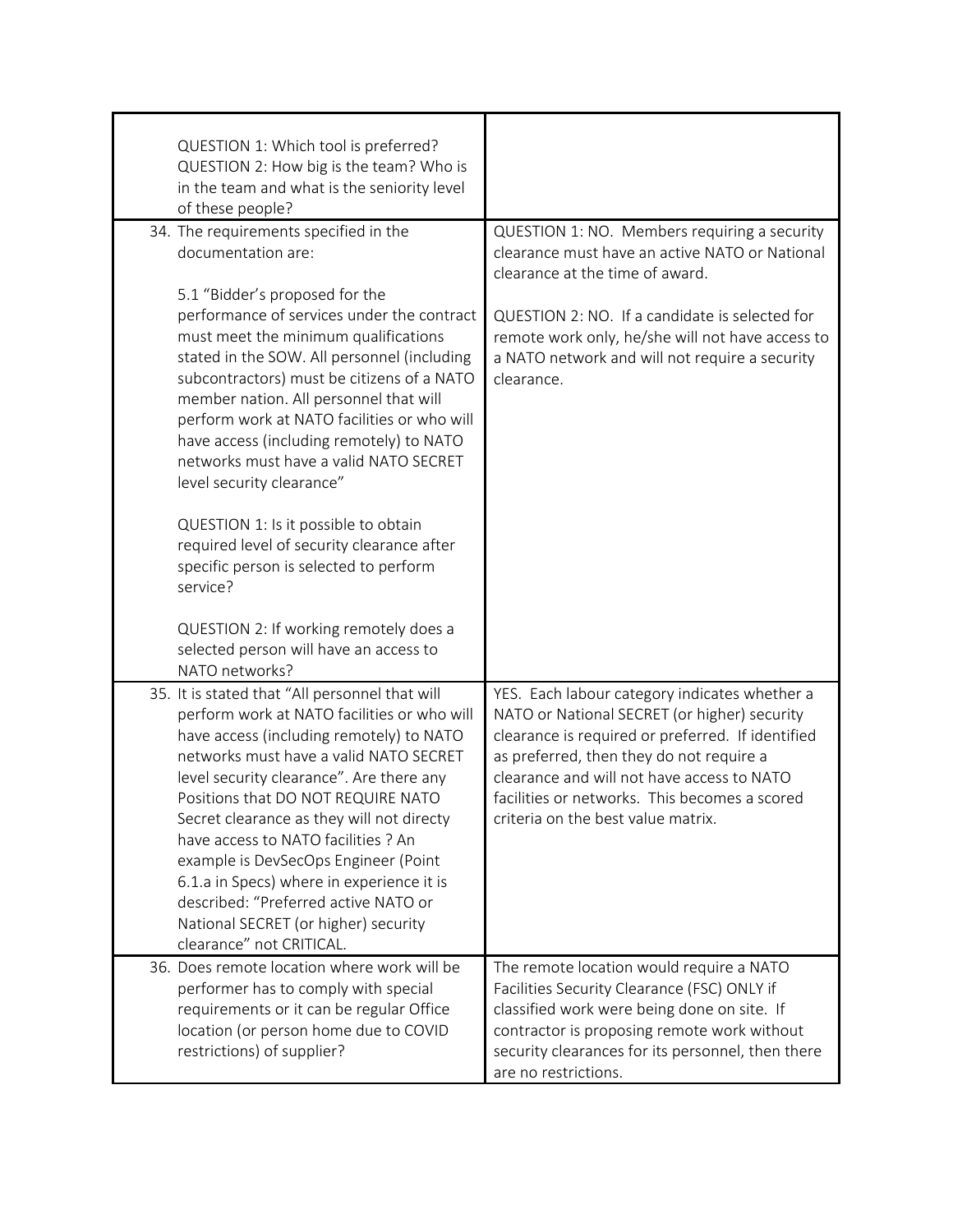| 37. When extension of contracted term will be<br>communicated?                                                                                                                                                                                                                                                              | Contract term extensions are communicated as<br>soon as possible but no later than 30 days prior<br>to the end of the current period.                                                                                                                                                                                                                                                                     |
|-----------------------------------------------------------------------------------------------------------------------------------------------------------------------------------------------------------------------------------------------------------------------------------------------------------------------------|-----------------------------------------------------------------------------------------------------------------------------------------------------------------------------------------------------------------------------------------------------------------------------------------------------------------------------------------------------------------------------------------------------------|
| 38. Is supplier able to replace provided<br>resources during contract and how the<br>procedure looks like?                                                                                                                                                                                                                  | Ref Annex D, Para 9, Commitment of Contractor<br>Personnel. Requests to replace resources should<br>be made directly to the Contracting Officer in<br>writing and should include a CV of the proposed<br>replacement along with an outline of how the<br>candidate meets the requirements specified in<br>the SOW. The proposed replacement should be<br>billed at the originally proposed rate.          |
| 39. Does working day means 8 hours? If yes do<br>you expect us to provide additional rate for<br>overtime working hours?                                                                                                                                                                                                    | Reference Annex D (Para e) HQ SACT Working<br>Hours, 7.5 hours daily between 0800 and 1700<br>Eastern Standard (Daylight) Time. HQ SACT does<br>not recognize 'overtime'. Any hours worked in<br>excess of 7.5 hours daily must be approved in<br>advance by the COTR and billed at the same rate<br>(note: this reduces from the overall 1800 hours<br>per year unless specifically identified as surge) |
| 40. Does the bidder is able to provide two<br>different rates for onsite and remote<br>working?                                                                                                                                                                                                                             | See Amendment 1                                                                                                                                                                                                                                                                                                                                                                                           |
| 41. Does employee who is contracted as B2B is<br>considered sub-contractor?                                                                                                                                                                                                                                                 | HQ SACT recognizes only the PRIME contractor;<br>the relationship between the PRIME contractor<br>and proposed candidates whether B2B,<br>employees, etc. should be transparent; however<br>the PRIME contractor is reminded that it must<br>comply with the requirement to certify that all<br>sub-contractors and proposed key personnel are<br>members of NATO member nations.                         |
| 42. Does this contract is eligible for electronic<br>invoicing?                                                                                                                                                                                                                                                             | Yes. Electronic Invoicing is preferred.                                                                                                                                                                                                                                                                                                                                                                   |
| 43. Page 5, Para 11.a; Page 11, Section 2.1<br>States that the bidder's full name address,<br>Point of Contacts, Telephone, Fax number<br>and Internet site, (See Enclosure #2). On<br>page 11, Enclosure 2 is a Compliance<br>Statement document. Please clarify, is<br>there a POC Enclosure? If so, where is this<br>and | See Amendment 1                                                                                                                                                                                                                                                                                                                                                                                           |
| Page 6, Para 11.b<br>44. States the Compliance statement is<br>Enclosure #3. Should this be Enclosure #2?                                                                                                                                                                                                                   | See Amendment 1                                                                                                                                                                                                                                                                                                                                                                                           |
| Page 6, Para 11.e<br>45. States the Past Performance is Enclosure<br>#4. Should this be Enclosure #3?                                                                                                                                                                                                                       | See Amendment 1                                                                                                                                                                                                                                                                                                                                                                                           |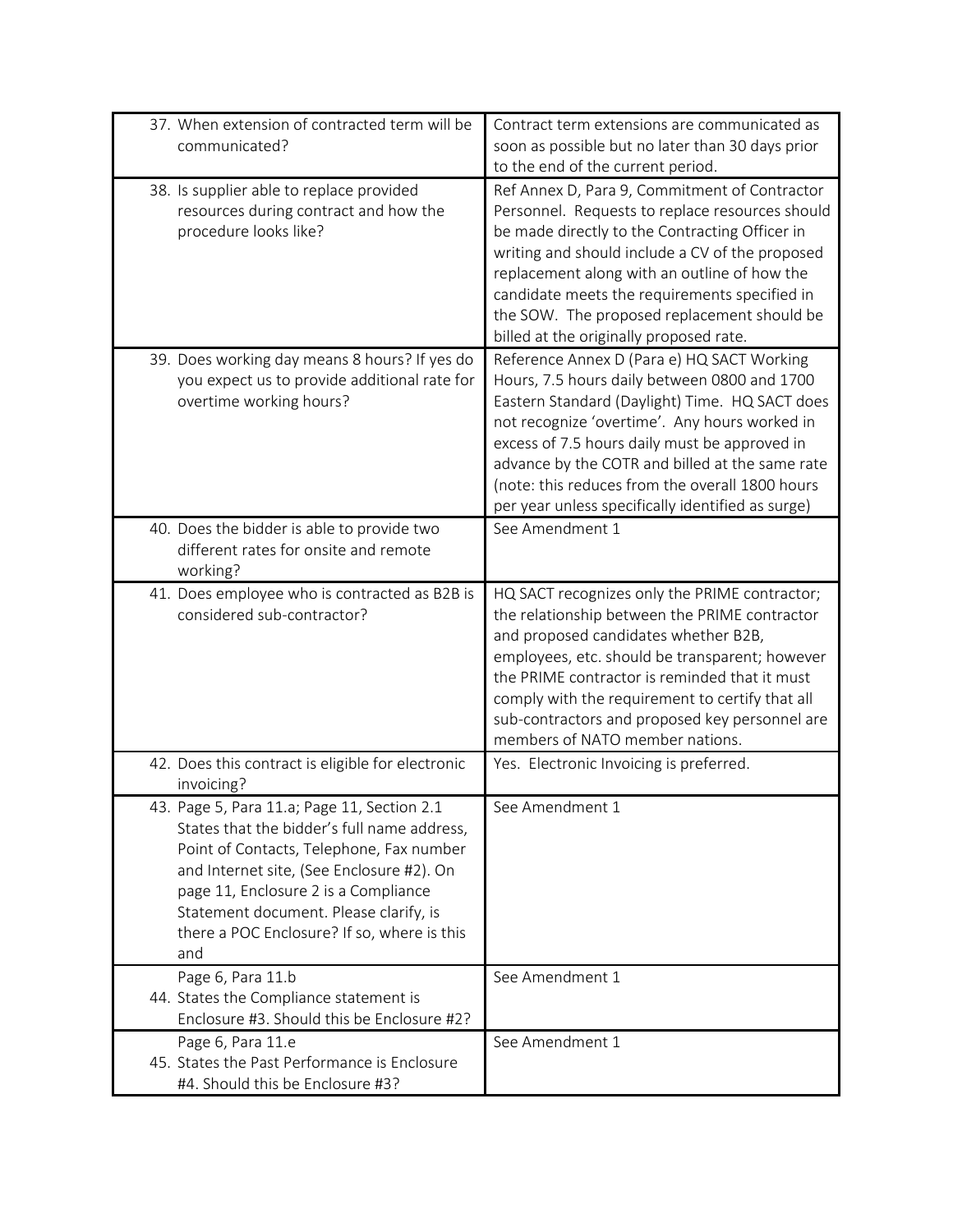| Page 6, Para 11.f                                 | See Amendment 1     |
|---------------------------------------------------|---------------------|
| 46. States the Company price proposal is          |                     |
| Enclosure #5. Should this be Enclosure #4?        |                     |
| 47. Part 1 Bidding Instructions; Page 14; Pricing | See Amendment 1     |
| Sheet, Base Year 2021 (hourly labor rate)         |                     |
|                                                   |                     |
| According to IFB SoW paragraph 6.1; only 1        |                     |
| DevSecOps Engineer is required. Is ACT            |                     |
| requiring 1 candidate or 3 for this IFB as        |                     |
| listed in the Pricing Sheet (page 14 Bidding      |                     |
| Instructions) for Base Period 2021?               |                     |
|                                                   |                     |
| 48. Part 1 Bidding Instructions, Page 16 Pricing  |                     |
| Sheet, Base Year 2021(hourly labor rate)          | See Amendment 1     |
|                                                   |                     |
| According to IFB SoW paragraph 6.3, the           |                     |
| requirement is for 2 Solutions Architect          |                     |
| candidates. Is ACT requiring 2 candidates         |                     |
| or 1 as listed in the Pricing Sheet (page 16      |                     |
| Bidding Instructions) for Base Period 2021?       |                     |
|                                                   |                     |
| 49. Part 1 Bidding Instructions; Page 16 Pricing  | See Amendment 1     |
| Sheet, Base Year 2021(hourly labor rate)          |                     |
| According to IFB SoW paragraph 6.4, the           |                     |
| Data Scientist Labor Category is not              |                     |
| required until 2022 ("this Labor category is      |                     |
| not required until 2022 and companies             |                     |
| wishing to compete for this labor category        |                     |
| should submit a statement confirming              |                     |
| ability to supply Data Scientists with            |                     |
| experience/skills/qualifications identified       |                     |
| below. Resume's will be requested upon            |                     |
| consideration of the 2022 Option Period").        |                     |
| Is ACT still requiring candidates to be           |                     |
| proposed as the Pricing Sheet (page 16            |                     |
| Bidding Instructions) is asking for Hourly        |                     |
| Rates to be proposed in Base Period 2021?         |                     |
| 50. Part 1 Bidding Instructions; Page 42-44;      | NO. See Amendment 1 |
| ANNEX A; Best Value Criteria for DATA             |                     |
| SCIENTIST Subject Matter Expert                   |                     |
|                                                   |                     |
| According to IFB SoW paragraph 6.4; the           |                     |
| Data Scientist Labor Category is not              |                     |
| required until Option Year 2022 (this Labor       |                     |
| category is not required until 2022 and           |                     |
| companies wishing to compete for this             |                     |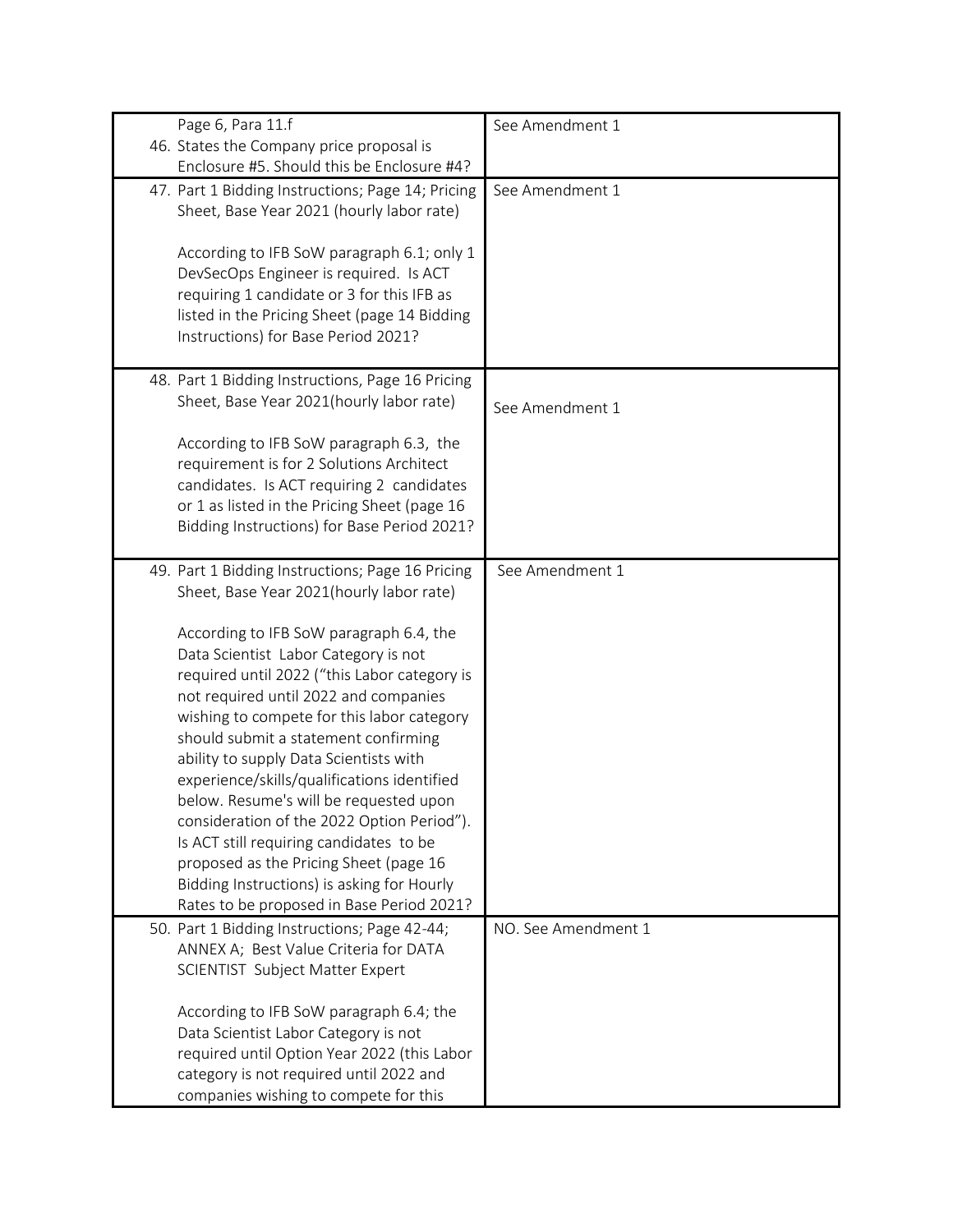| labor category should submit a statement<br>confirming ability to supply Data Scientists<br>with experience/skills/qualifications<br>identified below. Resume's will be<br>requested upon consideration of the 2022<br>Option Period).<br>Is ACT still requiring candidates to be<br>proposed and to fill out the Best Value<br>Criteria, even though work will not start<br>until 2022?                                                                                                                                                                                                    |                                                                                                                                                                                                                                                                                                                                                                                                                                                                                        |
|---------------------------------------------------------------------------------------------------------------------------------------------------------------------------------------------------------------------------------------------------------------------------------------------------------------------------------------------------------------------------------------------------------------------------------------------------------------------------------------------------------------------------------------------------------------------------------------------|----------------------------------------------------------------------------------------------------------------------------------------------------------------------------------------------------------------------------------------------------------------------------------------------------------------------------------------------------------------------------------------------------------------------------------------------------------------------------------------|
| 51. Part 1 Bidding Instructions, ANNEX A;<br>Pages 33 - 59; Best Value Criteria; 1st<br>requirement in each Matrix and for ALL<br><b>Subject Matter Experts</b><br>First line item in each Matrix located in<br>Annex A states " Minimum of one past<br>performance citations within the last seven<br>years to show that it has successfully<br>completed work that is similar to or<br>directly traceable to the requirements<br>outlined in this SOW". Please explain what<br>type of information, and in what form, is<br>required for the completion of this section<br>of the matrix. | See Enclosure 3 - Past Performance Information<br>Form                                                                                                                                                                                                                                                                                                                                                                                                                                 |
| 52. Part 1 Bidding Instructions, para 12 (g);<br>Proposal Submission<br>The sentence, "Contractors are required to<br>specifically reference with in the proposal",<br>is unclear as to what must be referenced.<br>Please clarify.                                                                                                                                                                                                                                                                                                                                                         | See Amendment 1                                                                                                                                                                                                                                                                                                                                                                                                                                                                        |
| 53. SOW para 12, Releasability<br>The para states, "The products and<br>services under this SOW will need to be<br>releasable to entities identified under the<br>statements made with regard to both<br>Intellectual Property Rights and any<br>applicable export control laws, Ref: ACT-<br>SACT-20-23, G T&C, clause #21 and<br>paragraph 15 (below)."<br>Please confirm that because the work will<br>be largely executed from the US that all<br>companies, whether of US origin or not,                                                                                               | Compliance with applicable export control<br>requirements, including the US EAR and the<br>ITAR, if applicable, are the responsibility of<br>individual contractor companies. This includes<br>determinations of whether export control<br>regulations apply to the subject contract<br>performance, and effecting compliance where<br>required. HQ SACT's obligation is to *facilitate*<br>compliance, where the contractor company has<br>determined a compliance obligation exists. |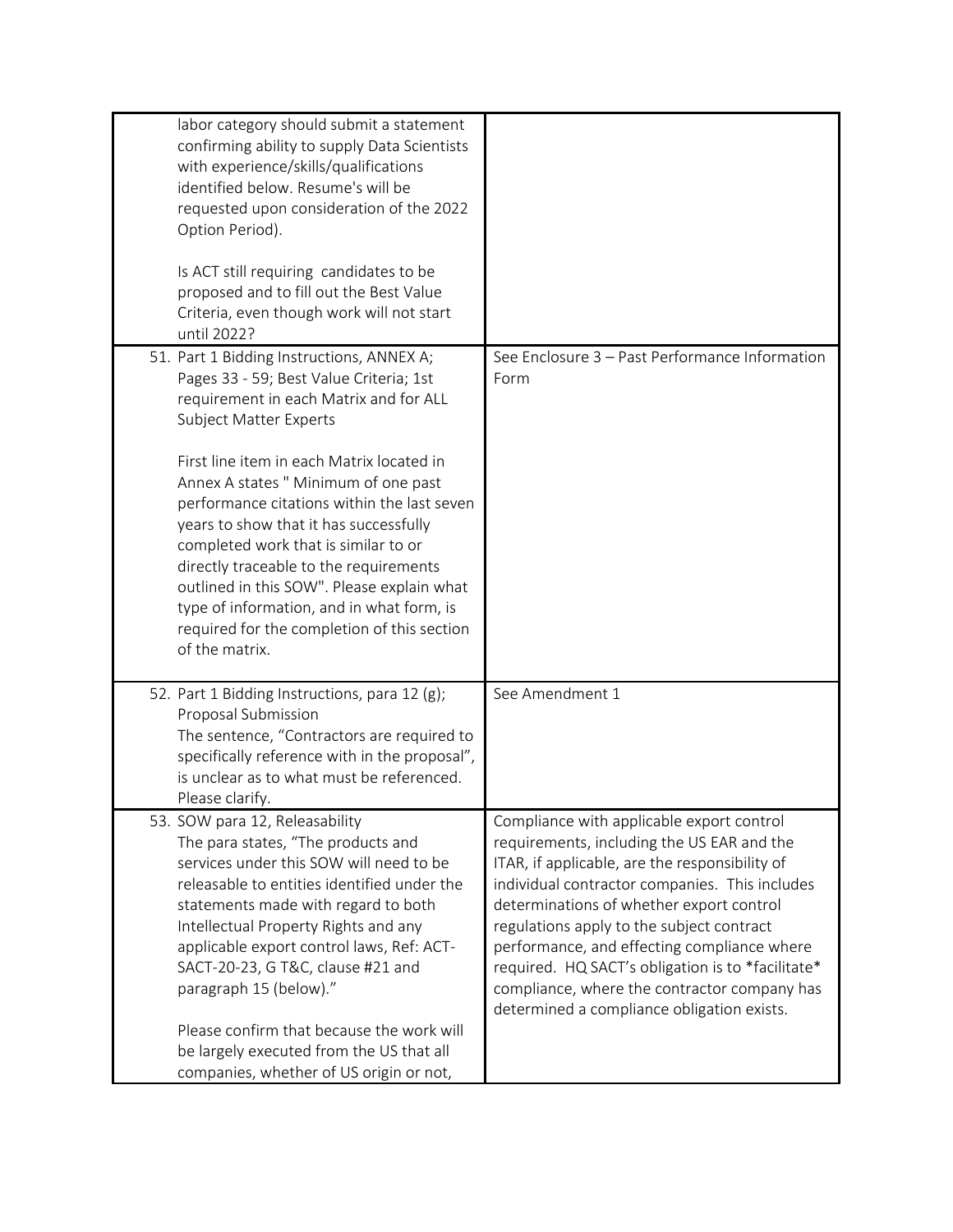| must comply with US Export Control Act<br>and US ITAR?                                                                                                                                                                                                                                                                                                                                                                                                                                            |                                                                                                                                                                                                                                                                                                                                                                                                                                                                                                                                                                                                                                                                                                                                                                                                                                                                                                                                                                                                                             |
|---------------------------------------------------------------------------------------------------------------------------------------------------------------------------------------------------------------------------------------------------------------------------------------------------------------------------------------------------------------------------------------------------------------------------------------------------------------------------------------------------|-----------------------------------------------------------------------------------------------------------------------------------------------------------------------------------------------------------------------------------------------------------------------------------------------------------------------------------------------------------------------------------------------------------------------------------------------------------------------------------------------------------------------------------------------------------------------------------------------------------------------------------------------------------------------------------------------------------------------------------------------------------------------------------------------------------------------------------------------------------------------------------------------------------------------------------------------------------------------------------------------------------------------------|
| 54. Annex D, Special T&Cs, para 3.f.<br>The para refers to 15 days of SACT holidays<br>Could you provide a list of the 15 days of<br>SACT holidays?                                                                                                                                                                                                                                                                                                                                               | Official Holiday dates differ each year. The<br>below is the 2021 dates for your consideration.<br>New Year's Day; Friday; 01 January 2021<br>Martin Luther King Jr. Day; Monday; 18 January<br>2021<br>President's Day; Monday; 15 February 2021<br>Good Friday;, Friday 2 April 2021<br>Easter Monday Monday 5 April 2021<br>Memorial Day Monday 31 May 2021<br>Observance of Independence Day, Monday; 05<br><b>July 2021</b><br>Labor Day; Monday; 06 September 2021<br>Columbus Day; Monday; 11 October 2021<br>Veterans Day; Thursday; 11 November 2021<br>Thanksgiving Day; Thursday; 25 November 2021<br>No Work Day; Friday; 26 November 2021<br>No Work Day; Thursday; 23 December 2021<br>No Work Day; Friday; 24 December 2021<br>Christmas Day; Saturday; 25 December 2021<br>No Work Day; Monday; 27 December 2021<br>No Work Day; Tuesday; 28 December 2021<br>No Work Day; Wednesday; 29 December 2021<br>No Work Day; Thursday; 30 December 2021<br>New Year's Day (observed); Friday; 31 December<br>2021 |
| 55. Solutions Architect Matrix (Pg39)<br>Point 6 states 'Industry recognizable cloud<br>solution architect certification.'<br>However, the grading asks for the number<br>of qualifying years rather than a Y/N.<br>Should this be revised to require a Y/N?                                                                                                                                                                                                                                      | See Amendment 1                                                                                                                                                                                                                                                                                                                                                                                                                                                                                                                                                                                                                                                                                                                                                                                                                                                                                                                                                                                                             |
| 56. Part 1 (Bidding Instructions), Sections 11.a-<br>11.f<br>Paragraph 11 of Part 1 (Bidding<br>Instructions) describes the content of<br>bidders' proposals. The enclosure numbers<br>shown however do not align with the<br>enclosures provided in the document. For<br>example, Item (a) does not have an<br>Enclosure associated with it. Item (b) refers<br>to Enclosure 2, not Enclosure<br>3. Will NATO please fix the enclosure<br>numbers, so they match their respective<br>enclosures? | See Amendment 1                                                                                                                                                                                                                                                                                                                                                                                                                                                                                                                                                                                                                                                                                                                                                                                                                                                                                                                                                                                                             |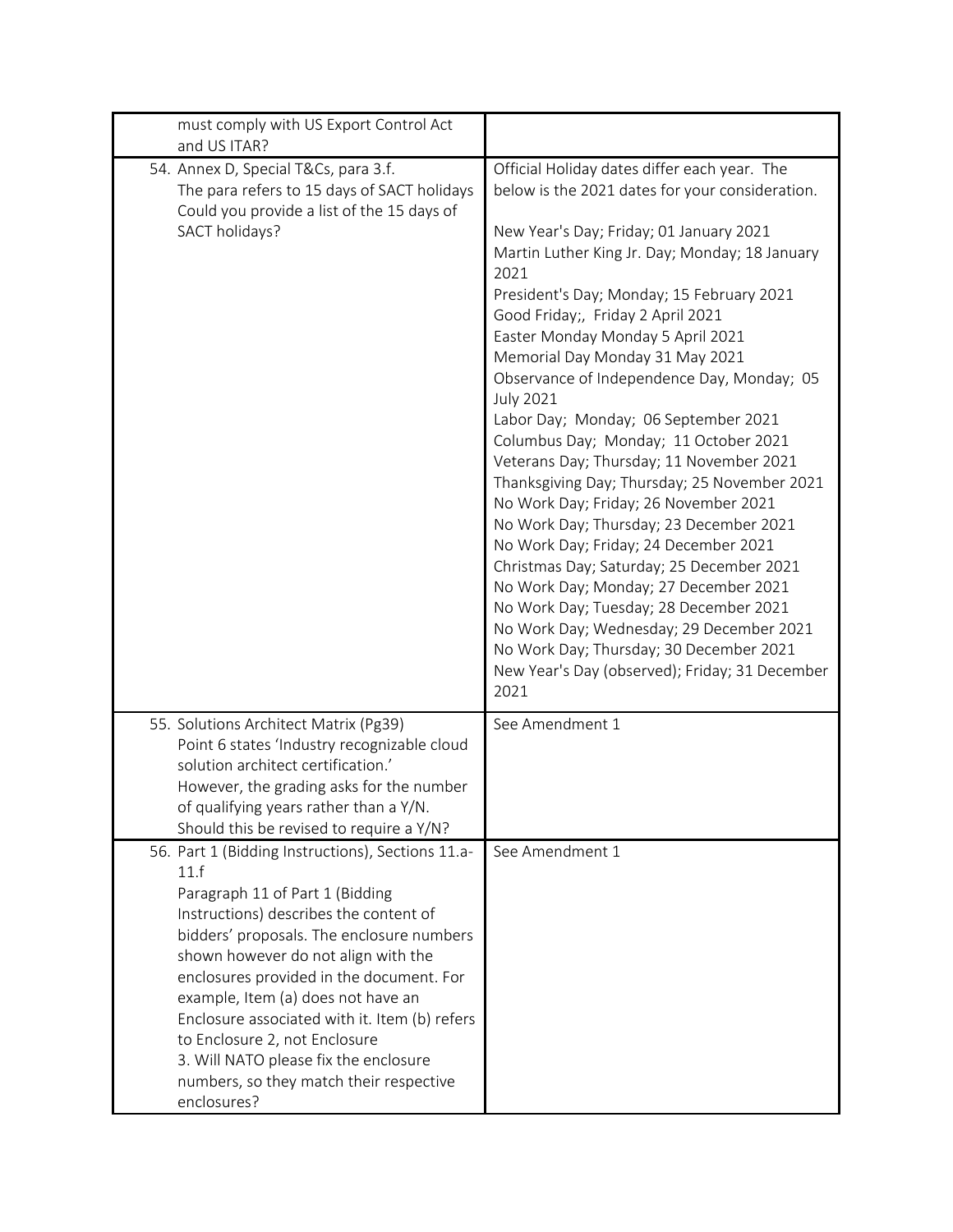| 57. Part 1 (Bidding Instructions), Section 11c<br>The solicitation states that offerors<br>proposals are to consist of, among other<br>things, "Provision of administrative,<br>financial, and technical volumes." Will<br>NATO please explain what offerors are<br>required to submit in each of the stated<br>volumes?                                                                                                                     | Administrative and technical volume may be<br>combined. Administrative volume should<br>contain all documents listed above, company<br>background information, past performance<br>citation, etc. Technical volume should contain<br>CV's/Resumes of proposed candidates, details of<br>experience, reachback capabilities, technical<br>approach, etc. The financial volume should<br>clearly demonstrate that the company is<br>financially solvent and able to successfully<br>perform this requirement. Financial volumes are<br>not required for companies that have been<br>nominated through its national delegate,<br>Department of Commerce or Department of<br>Finance, Trade, etc. |
|----------------------------------------------------------------------------------------------------------------------------------------------------------------------------------------------------------------------------------------------------------------------------------------------------------------------------------------------------------------------------------------------------------------------------------------------|-----------------------------------------------------------------------------------------------------------------------------------------------------------------------------------------------------------------------------------------------------------------------------------------------------------------------------------------------------------------------------------------------------------------------------------------------------------------------------------------------------------------------------------------------------------------------------------------------------------------------------------------------------------------------------------------------|
| 58. The solicitation states, "Contractors are<br>required to specifically reference with the<br>proposal" Will NATO please clarify what<br>offerors are required to reference?                                                                                                                                                                                                                                                               | See Amendment 1                                                                                                                                                                                                                                                                                                                                                                                                                                                                                                                                                                                                                                                                               |
| 59. Enclosure 1<br>(Proposal Content/Checklist)<br>The solicitation states that offerors are to<br>provide a Technical Proposal as part of<br>their proposal submissions. Will NATO<br>please clarify if the Technical Proposal<br>consists of the CVs and completed SOW<br>Annex A tables for the candidates<br>proposed or is something else required to<br>satisfy this requirement? If so, will NATO<br>please explain what is required? | The CVs and completed SOW Annex A is<br>sufficient as long as it demonstrates<br>unequivocally the qualifications of the<br>candidate.                                                                                                                                                                                                                                                                                                                                                                                                                                                                                                                                                        |
| 60. Enclosure 5 SOW, Section 5 Partial Bidding<br>and Teaming Arrangements<br>Do proposed subcontractors require a DOE<br>from the Department of Commerce for this<br>IFIB to be eligible to support this effort?                                                                                                                                                                                                                            | No. HQ SACT recognizes only the PRIME<br>contractor; the relationship between the PRIME<br>contractor and proposed candidates whether<br>B2B, employees, etc. should be transparent;<br>however the PRIME contractor is reminded that<br>it must comply with the requirement to certify<br>that all sub-contractors and proposed key<br>personnel are members of NATO member<br>nations.                                                                                                                                                                                                                                                                                                      |
| 61. Enclosure 5 SOW, Section 5 Partial Bidding<br>and Teaming Arrangements<br>Enclosure 5 SOW, Section 5 states, "Partial<br>bidding is allowed." Are bidders required to<br>provide resumes for the total number of<br>SMEs required in each labour category?                                                                                                                                                                               | No. Contractors may submit a partial bid within<br>a category.                                                                                                                                                                                                                                                                                                                                                                                                                                                                                                                                                                                                                                |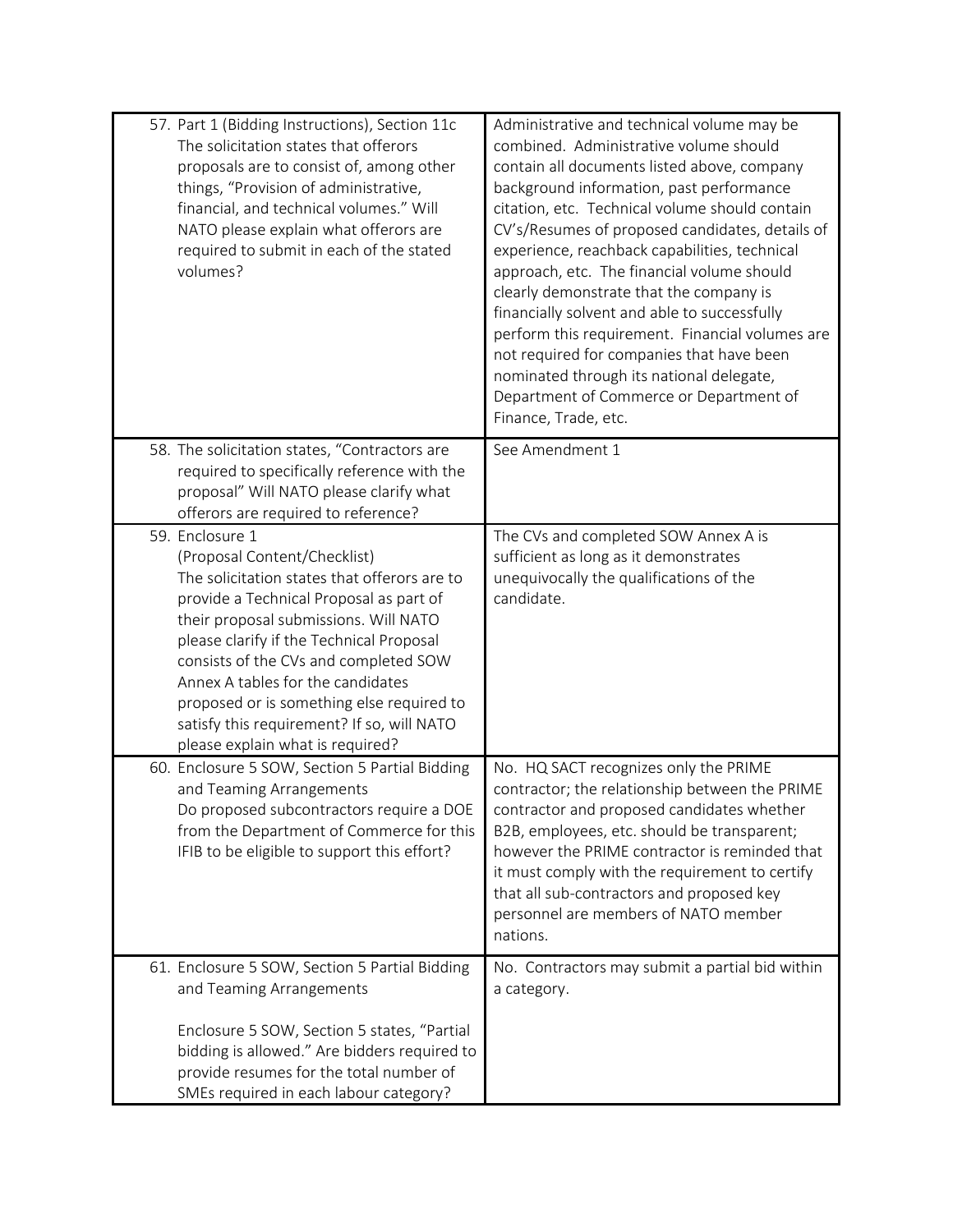| 62. Enclosure 5 SOW, Section 6.1<br>and Enclosure 4                                        | See Amendment 1                               |
|--------------------------------------------------------------------------------------------|-----------------------------------------------|
|                                                                                            |                                               |
| Enclosure 5 SOW, Section 6.1 states: "The                                                  |                                               |
| DevSecOps (1 required);" however, the                                                      |                                               |
| labor rate table in Enclosure 4 on Page 14<br>asks for pricing for three (3) DevSecOps     |                                               |
| Engineers.                                                                                 |                                               |
|                                                                                            |                                               |
| Will NATO clarify the correct number of                                                    |                                               |
| DevSecOps Engineers required?                                                              |                                               |
| 63. Enclosure 5 SOW, Section 6.2 states: "The<br>Full-Stack Developers (2 required in 2021 | YES. See Amendment 1                          |
| with 8 required in 2022)." Should this state                                               |                                               |
| "2 required in 2021 with 8 additional                                                      |                                               |
| required in 2022"?                                                                         |                                               |
| 64. Enclosure 5 SOW, Section 6.3                                                           | See Amendment 1                               |
| and Enclosure 4                                                                            |                                               |
| Enclosure 5, SOW, Section 6.3 states: "The                                                 |                                               |
| Solution Architects (2 required)"; however,<br>the labor rate table in Enclosure 4 on Page |                                               |
| 16 asks for pricing of one (Solution                                                       |                                               |
| Architect).                                                                                |                                               |
|                                                                                            |                                               |
| Will NATO clarify the correct number of                                                    |                                               |
| Solution Architects required? If two are                                                   |                                               |
| required, will you please update the labor<br>rate tables of Enclosure 4 to include the    |                                               |
| additional Solution Architect?                                                             |                                               |
| 65. Enclosure 5 SOW, Section 6.4                                                           | See Amendment 1                               |
| and Enclosure 4                                                                            |                                               |
|                                                                                            |                                               |
| Enclosure 5 SOW, Section 6.4 states: "This                                                 |                                               |
| labor category is not required until 2022";                                                |                                               |
| however, the labor rate table in Enclosure<br>4 on Page 16 does not have the Data          |                                               |
| Scientist 3 greyed out in the Base Period as                                               |                                               |
| it does with the other two Data Scientists.                                                |                                               |
| Will NATO confirm the correct number of                                                    |                                               |
| Data Scientists required in the Base                                                       |                                               |
| Period?                                                                                    |                                               |
| 66. Enclosure 5 SOW, Annex A, Best Value                                                   | They are not overlapping. 1 to 2 years and 2+ |
| Criteria Scoring Tables (all labour                                                        | years is over 2 years.                        |
| categories)                                                                                |                                               |
| Most of the Best Value criteria allocate                                                   |                                               |
| points based on a range of experience. For                                                 |                                               |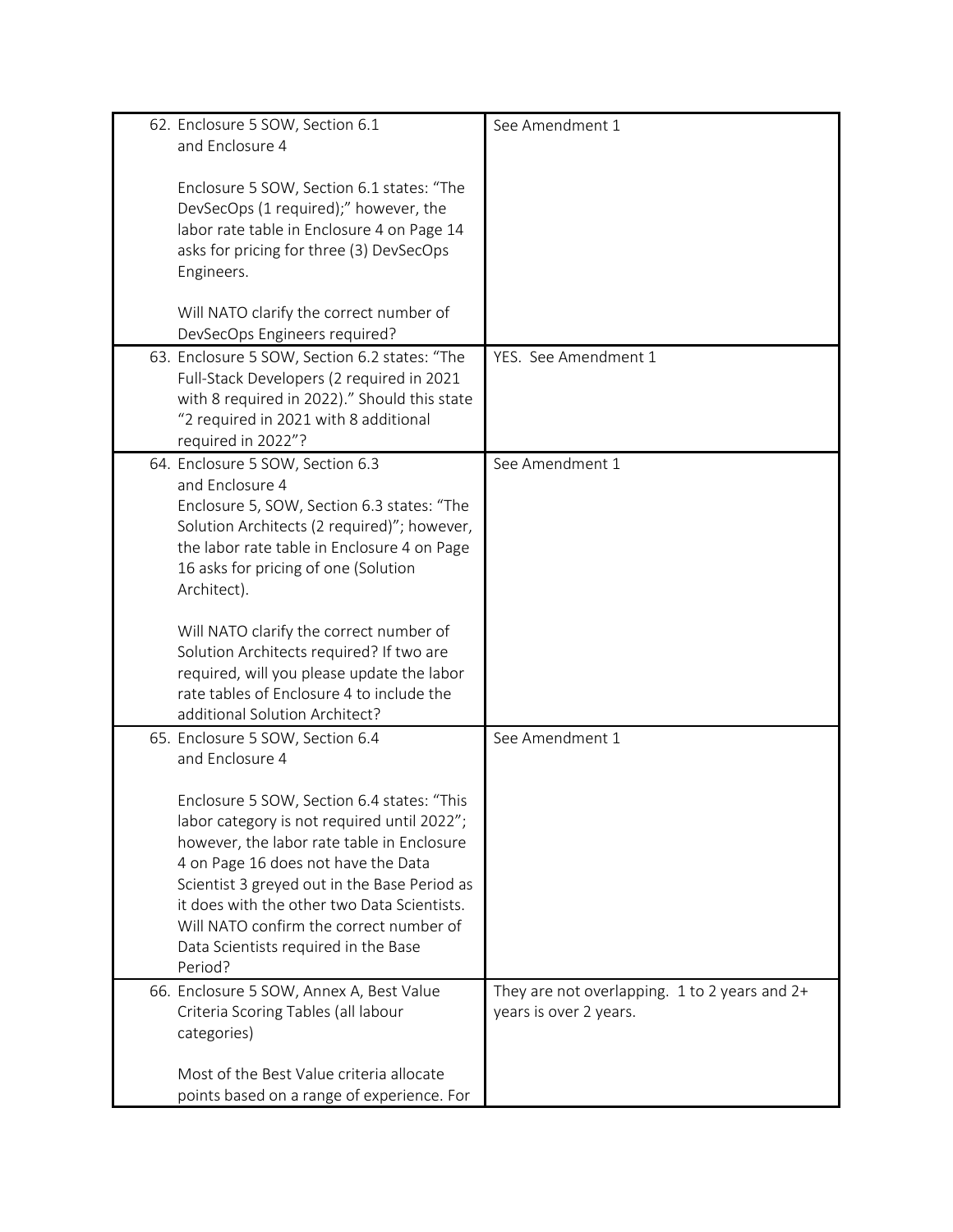| example, 1-2 years (1-3 Points) or 2+ years<br>(4-7 Points). In this case, if a candidate had<br>2 years' experience, how would that<br>individual be graded since 2 years'<br>experience is overlapped in both criteria?                                                                                                                                                    |                                                                                                                                                                                                                                                                      |
|------------------------------------------------------------------------------------------------------------------------------------------------------------------------------------------------------------------------------------------------------------------------------------------------------------------------------------------------------------------------------|----------------------------------------------------------------------------------------------------------------------------------------------------------------------------------------------------------------------------------------------------------------------|
| Will NATO change all instances where the<br>numbers of years of experience overlap?                                                                                                                                                                                                                                                                                          |                                                                                                                                                                                                                                                                      |
| 67. Enclosure 5 SOW, Annex A, Best Value<br>Criteria Scoring Tables (all labour<br>categories)                                                                                                                                                                                                                                                                               | The bidder is invited to make an assessment,<br>however the NATO Contracts Award Board will<br>determine the official score.                                                                                                                                         |
| Enclosure 5 SOW - Annex A states, "Point<br>values assigned based on level of<br>knowledge/experience in relation to the<br>tasks contained in the SOW - not solely on<br>the number of years' experience."                                                                                                                                                                  |                                                                                                                                                                                                                                                                      |
| Since there are a range of point values<br>associated with each item scored for each<br>labour category, and the scoring is not<br>directly associated with number of years'<br>experience but rather a judgement as to<br>the level of knowledge/experience of the<br>candidate, it is not possible for the bidder<br>to determine an absolute score for any<br>individual. |                                                                                                                                                                                                                                                                      |
| Is the score for each item in the evaluation<br>matrix determined by the bidder or by<br>NATO?                                                                                                                                                                                                                                                                               |                                                                                                                                                                                                                                                                      |
| 68. Enclosure 5 SOW, Annex A, Best Value<br>Criteria Scoring Tables (all labour<br>categories)                                                                                                                                                                                                                                                                               | The bidder should ensure that the proposed<br>candidates resume adequately reflects the<br>experience and skills required in the Statement<br>of Work.                                                                                                               |
| Enclosure 5 SOW - Annex A states,<br>"Individuals' résumés will be measured<br>against each of the criteria specified below<br>in order to ascertain whether the<br>individuals have adequately rate the<br>candidates qualifications."                                                                                                                                      | The bidder should ensure that within the Annex<br>direct reference is made to the area within the<br>resume/CV that details how the candidate meets<br>this requirement so that HQ SACT Contract<br>Awards Committee can assess and score the<br>candidate properly. |
| It is unclear what is being ascertained by<br>this assessment. Is 1) the bidder or the<br>candidate expected to provide a rating of<br>the candidate's qualifications, and; 2) is the<br>assessment concerning whether NATO                                                                                                                                                  |                                                                                                                                                                                                                                                                      |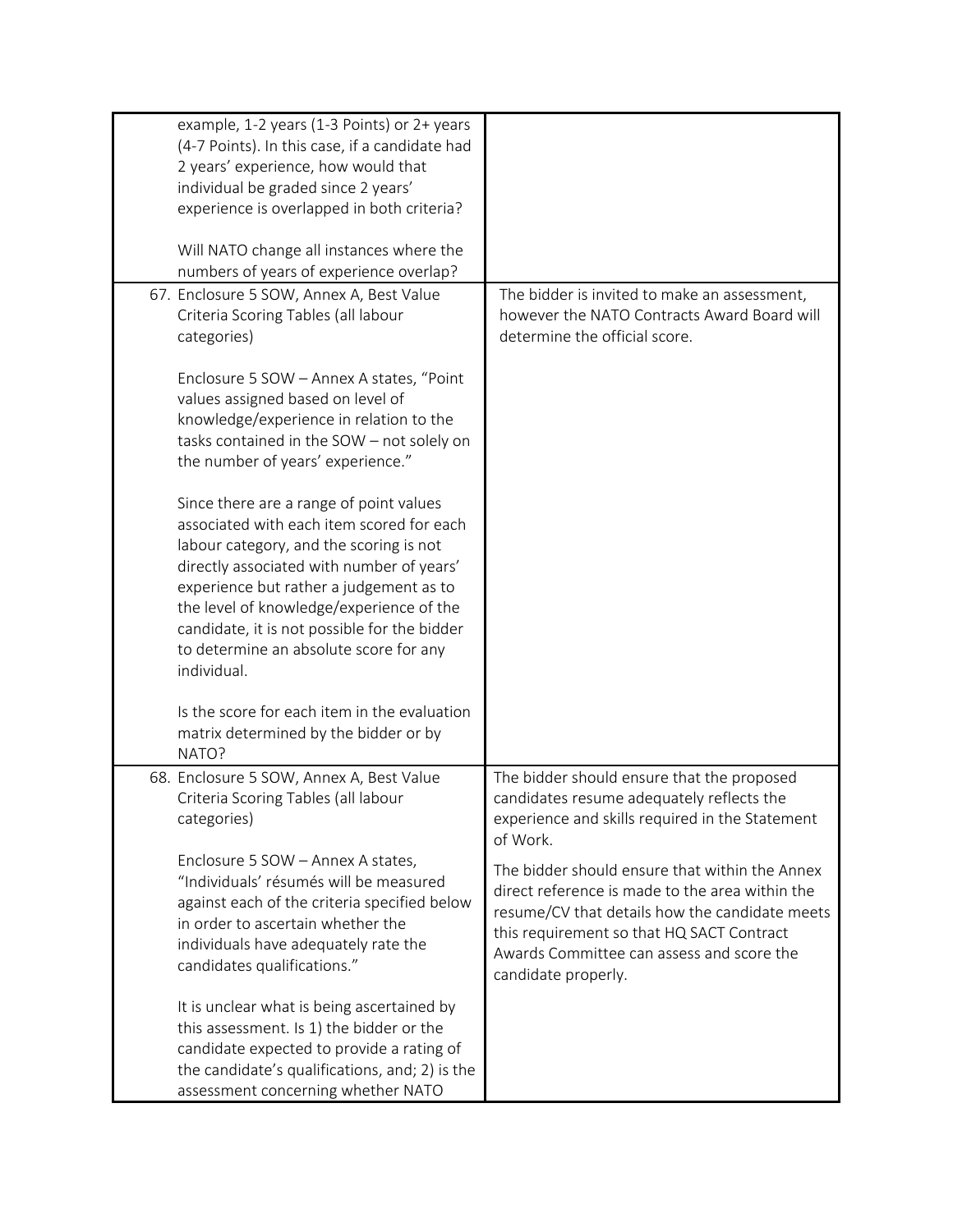| considers that rating adequate? Please                                                                                                                                                                                                                                                                                                                                                                                                                                                                                                                                                                                                                                            |                                                                                                                                                                                                                            |
|-----------------------------------------------------------------------------------------------------------------------------------------------------------------------------------------------------------------------------------------------------------------------------------------------------------------------------------------------------------------------------------------------------------------------------------------------------------------------------------------------------------------------------------------------------------------------------------------------------------------------------------------------------------------------------------|----------------------------------------------------------------------------------------------------------------------------------------------------------------------------------------------------------------------------|
| clarify.                                                                                                                                                                                                                                                                                                                                                                                                                                                                                                                                                                                                                                                                          |                                                                                                                                                                                                                            |
| 69. Enclosure 5 SOW, Annex A, Best Value<br>Criteria Scoring Table for the DevSecOps<br>Engineer Subject Matter Expert<br>Using the Best Value Criteria for the<br>DevSecOps Engineer Subject Matter Expert<br>as an example, the solicitation states, as<br>one of the criteria, "Minimum of one past<br>performance citations within the last seven<br>years to show that it has successfully<br>completed work that is similar to or<br>directly traceable to the requirements<br>outlined in this SOW." Is the reference to a<br>past performance citation in this<br>mandatory requirement referring to the<br>chronological work history provided on the<br>candidate's CV? | No. The Past Performance citation applies to the<br>companies experience, not the experience of the<br>proposed candidate. This is included on each BV<br>Criteria sheet simply for ease in evaluation of<br>partial bids. |
| 70. Enclosure 5 SOW, Annex A, Best Value<br>Criteria Scoring Table for the Data Scientist<br>Subject Matter Expert<br>Regarding the Best Value Criteria for the<br>Data Scientist Subject Matter Expert: Since<br>resumes for this labour category are not<br>requested with this submission, we assume<br>the evaluation criteria specified for this<br>position are for informational purposes<br>only to assist in the development of our<br>price proposal. Is this assumption correct?                                                                                                                                                                                       | See Amendment 1                                                                                                                                                                                                            |
| 71. System/Environment to be provided by<br>Atos for remote working ---Windows 7 for<br>full stack developers --- Windows 7 is not<br>supported by Microsoft.<br>Question: Windows 7 is outdated and not<br>supported by OEM. Pls clarify this<br>expectation.<br>72. For those working remotely, should they                                                                                                                                                                                                                                                                                                                                                                     | See Amendment 1<br>Work times will be coordinated with the Product                                                                                                                                                         |
| also follow US time-zone? Pls share the<br>constraints if any.                                                                                                                                                                                                                                                                                                                                                                                                                                                                                                                                                                                                                    | Owners and Product Managers to ensure NATO<br>member countries can participate in operations.<br>However, all remote meeting times will be<br>coordinated using EST.                                                       |
| 73. In Section 11 (Content of Proposal), the<br>Enclosure numbers mentioned doesn't<br>match to the actual Enclosure numbers.<br>For example, on page 11 Enclosure 2 is for                                                                                                                                                                                                                                                                                                                                                                                                                                                                                                       | See amendment 1                                                                                                                                                                                                            |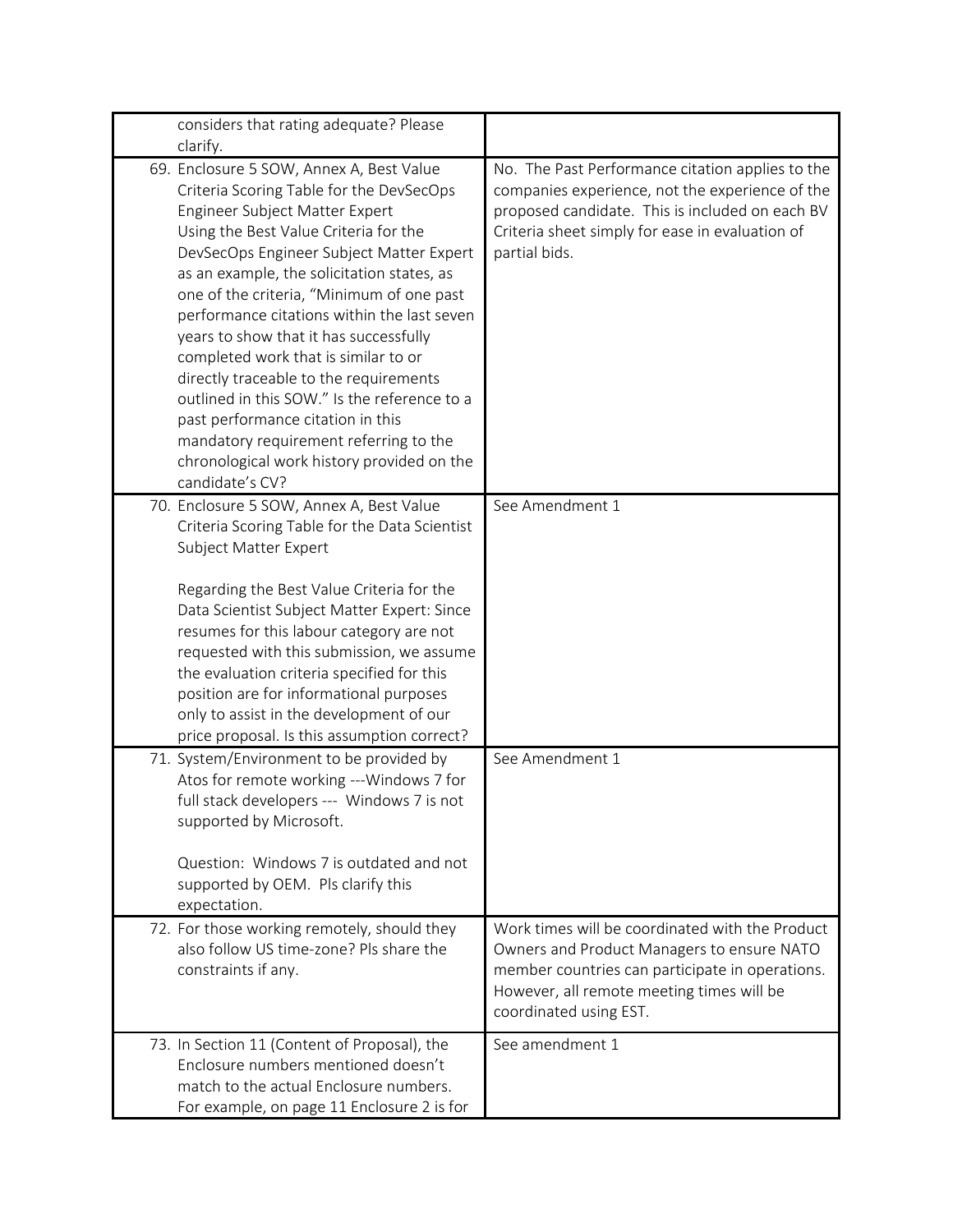| bidder's full name address, Point of<br>Contacts, Telephone, Fax number and<br>Internet site; whereas on page 11<br>Enclosure 2 is for Compliance Statement.<br>Similar corresponding mismatch for<br>Enclosures 3 and 4. Can you please clarify<br>74. How many companies will sign the contract                                                                                                                                                                                                                                                                                                                                                                                                                                                                                                                             | It is currently unknown how many companies                                                                                           |
|-------------------------------------------------------------------------------------------------------------------------------------------------------------------------------------------------------------------------------------------------------------------------------------------------------------------------------------------------------------------------------------------------------------------------------------------------------------------------------------------------------------------------------------------------------------------------------------------------------------------------------------------------------------------------------------------------------------------------------------------------------------------------------------------------------------------------------|--------------------------------------------------------------------------------------------------------------------------------------|
| with contracting authority? Is this a<br>framework contract?                                                                                                                                                                                                                                                                                                                                                                                                                                                                                                                                                                                                                                                                                                                                                                  | will be awarded a contract. HQ SACT intends to<br>award to the company(s) whose proposal(s)<br>represent the best value to NATO.     |
| 75. ELIGIBILITY<br>This IFIB is open to companies:<br>(d) Bidder's proposed for the performance<br>of services under the contract must meet<br>the minimum qualifications stated in the<br>SOW. All personnel (including<br>subcontractors) must be citizens of a NATO<br>member nation. All personnel that will<br>perform work at NATO facilities or who will<br>have access (including remotely) to NATO<br>networks must have a valid NATO SECRET<br>level security clearance.<br>In this point contracting authority<br>mentioned that all personel who will have<br>access to NATO networks must have valid<br>security clearence. Is it just about roles:<br>DevSecOps, The Data Scientists, Platform<br>Architect and Security Professional? In<br>other roles, the requirement is not<br>obligatory but only scored. | Correct. Only those candidates identified as<br>requiring a NATO or National security clearance<br>will have access to NATO Networks |
| 76. Does the contracting authority accept only<br>valid security declarations or does it agree<br>that employees are in the process of<br>obtaining the certification? The process is<br>very long and takes at least 8 months.                                                                                                                                                                                                                                                                                                                                                                                                                                                                                                                                                                                               | For positions with a mandatory security<br>clearance requirement, it must be active at the<br>time of contract award.                |
| 77. Please explain whether the tenderer must<br>submit an offer to provide all the profiles<br>listed in the chapter 6 for the period: 1<br>January 2021 - 31 December 2021, or<br>whether you can submit an offer to<br>provide only a few profiles (e.g. three)?                                                                                                                                                                                                                                                                                                                                                                                                                                                                                                                                                            | Partial bid submission is acceptable.                                                                                                |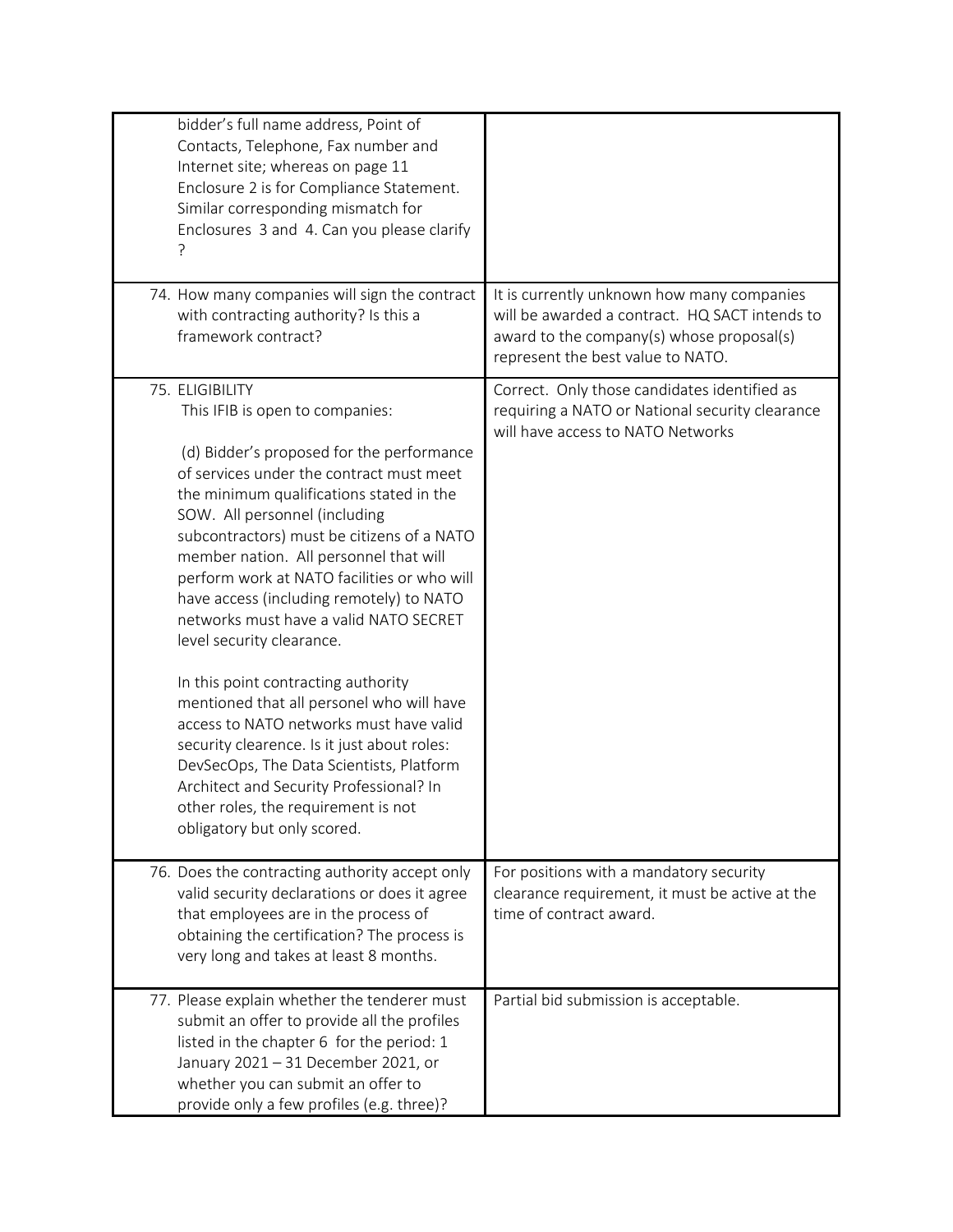| 78. Will the contracting authority provide full-<br>time work for the entire team during the<br>period: 1 January 2021 - 31 December<br>2021?                                                                                                        | The minimum candidates identified within each<br>option period are expected to be full time<br>equivalent contractors.                                                                                                                                                                                                                                |
|------------------------------------------------------------------------------------------------------------------------------------------------------------------------------------------------------------------------------------------------------|-------------------------------------------------------------------------------------------------------------------------------------------------------------------------------------------------------------------------------------------------------------------------------------------------------------------------------------------------------|
| 79. Will the contracting authority sign a<br>contract with a company offering only<br>remote work?                                                                                                                                                   | Yes. HQ SACT intends to award to the<br>company(s) whose proposal(s) represent the<br>best value to NATO.                                                                                                                                                                                                                                             |
| 80. We understand NATO may consider<br>partially awarding the contract; could you<br>please provide the maximum number of<br>contractors that can be awarded?                                                                                        | HQ SACT intends to award to the company(s)<br>whose proposal(s) represent the best value to<br>NATO. The numer of contractors is not limited.                                                                                                                                                                                                         |
| 81. Is the government going to interview the<br>proposed Key Personnel? If so, could you<br>please provide an anticipated timeframe?                                                                                                                 | HQ SACT reserves the right to conduct<br>interviews with proposed Key Personnel if<br>technical clarification is deemed necessary for a<br>fair assessment of skills/experience. Interviews<br>would be requested with two weeks of proposal<br>submission.                                                                                           |
| 82. If NATO decides to partially award this<br>contract and if a position opens up that we<br>did not originally win, would we be able to<br>fill that position after the award if we<br>present the best candidate?                                 | Yes. If a position opens up, HQ SACT may<br>consider inviting submissions from originally<br>compliant companies who bid on that particular<br>labor category. If the position remains unfilled,<br>HQ SACT will consider extending an invitation to<br>all other bidders on 20-23. This is dependant on<br>operational needs and funds availability. |
| 83. Could you please provide the government's<br>expectations for the management of the<br>projects? Who do you foresee managing<br>each project?                                                                                                    | We use a balanced team approach with a<br>minimum development team organized with a<br>Product Manager, Product Owner, Full Stack<br>engineers, UI/UX Designer, and potentially Data<br>Scientists.                                                                                                                                                   |
| 84. Who will be the product owner from the<br>government side?                                                                                                                                                                                       | NATO Product Owner is part of the Balanced<br>Team and works within the iHUB organization.                                                                                                                                                                                                                                                            |
| 85. Is the expectation for this contract to be<br>more staff augmentation at the lowest<br>price, or is the expectation to be the<br>contractor provides management,<br>methodology, and methods expertise to<br>create the viable product required? | Assigned tasks are written into the Statement of<br>Work for each position. We use a balanced<br>team approach with a minimum development<br>team organized with a Product Manager,<br>Product Owner, Full Stack enginners, UI/UX<br>Designer, and potentially Data Scientists.                                                                       |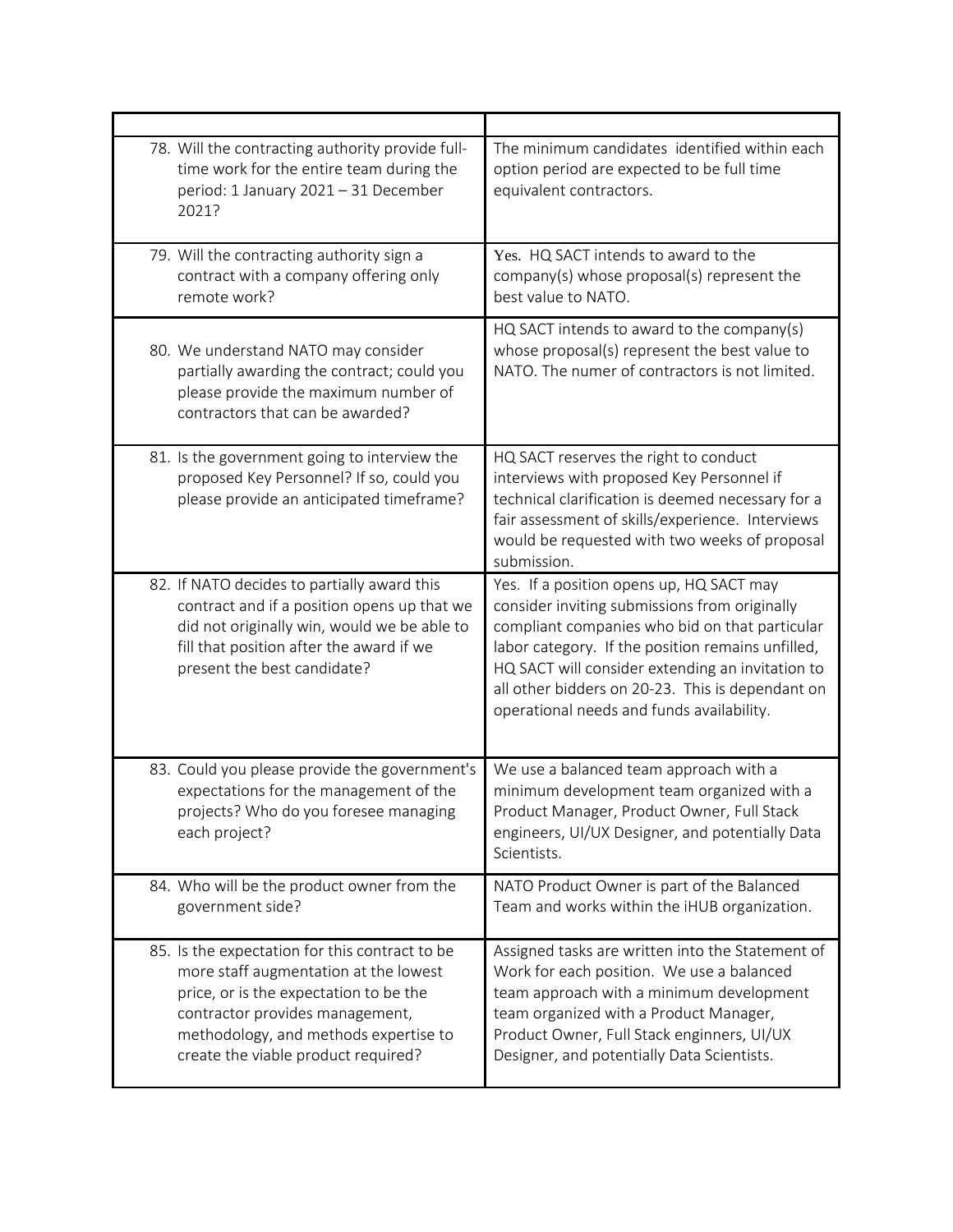| 86. Section 4 (d) states that "All personnel that<br>will perform work at NATO facilities or who<br>will have access (including remotely) to<br>NATO networks must have a valid NATO<br>SECRET level security clearance"; section 6,<br>however, mentions that some positions<br>(DevSecOps Engineer, Data Scientists,<br>Platform Architect, and Security<br>Professional) have "Preferred active NATO<br>or National SECRET (or higher) security<br>clearance". Could you please clarify if the<br>clearance is preferred or mandatory for all<br>positions? | Each labour category specifies whether a<br>security clearance is required or preferred for<br>those positions. Please refer to requirements<br>within each category.                                                                                                                                                                                                                             |
|----------------------------------------------------------------------------------------------------------------------------------------------------------------------------------------------------------------------------------------------------------------------------------------------------------------------------------------------------------------------------------------------------------------------------------------------------------------------------------------------------------------------------------------------------------------|---------------------------------------------------------------------------------------------------------------------------------------------------------------------------------------------------------------------------------------------------------------------------------------------------------------------------------------------------------------------------------------------------|
| 87. Does the government allow Joint Ventures<br>to Participate when one of the members<br>has the Declaration of Eligibility?                                                                                                                                                                                                                                                                                                                                                                                                                                  | Yes, however HQ SACT recognizes only the<br>PRIME contractor; the relationship between the<br>PRIME contractor and proposed candidates<br>whether B2B, employees, etc. should be<br>transparent; however the PRIME contractor is<br>reminded that it must comply with the<br>requirement to certify that all sub-contractors<br>and proposed key personnel are members of<br>NATO member nations. |
| 88. If a JV decides to bid on this contract and<br>one of the members does not have the<br>clearance, can the members who do have<br>an FCL hold the clearance for the<br>employees while the member without a<br>clearance gets the approval                                                                                                                                                                                                                                                                                                                  | Yes as long as any Classified work is done on the<br>premises of the member with the appropriate<br>FSC. Please note that the requirement for an<br>FSC is not mandatory unless the contractor<br>expects to work on classified solutions.                                                                                                                                                        |
| 89. Please clarify Part 1 Bidding Instructions<br>Paragraph 11 CONTENT OF PROPOSAL that<br>the enclosures listed are correct. The<br>attached enclosures do not match with<br>what is stated in Paragraph 11 and only 4<br>enclosures are provided.                                                                                                                                                                                                                                                                                                            | See Amendment 1                                                                                                                                                                                                                                                                                                                                                                                   |
| 90. Would the government identify the<br>number and types of key resumes<br>required? Paragraph 6 of the Statement of<br>Work lists resumes required but doesn't<br>match what is expected in Annex A, Best<br>Value Criteria for each candidate. For<br>example, there is a requirement for 3<br>DevSecOps Engineer but only 1 resume                                                                                                                                                                                                                         | See Amendment 1                                                                                                                                                                                                                                                                                                                                                                                   |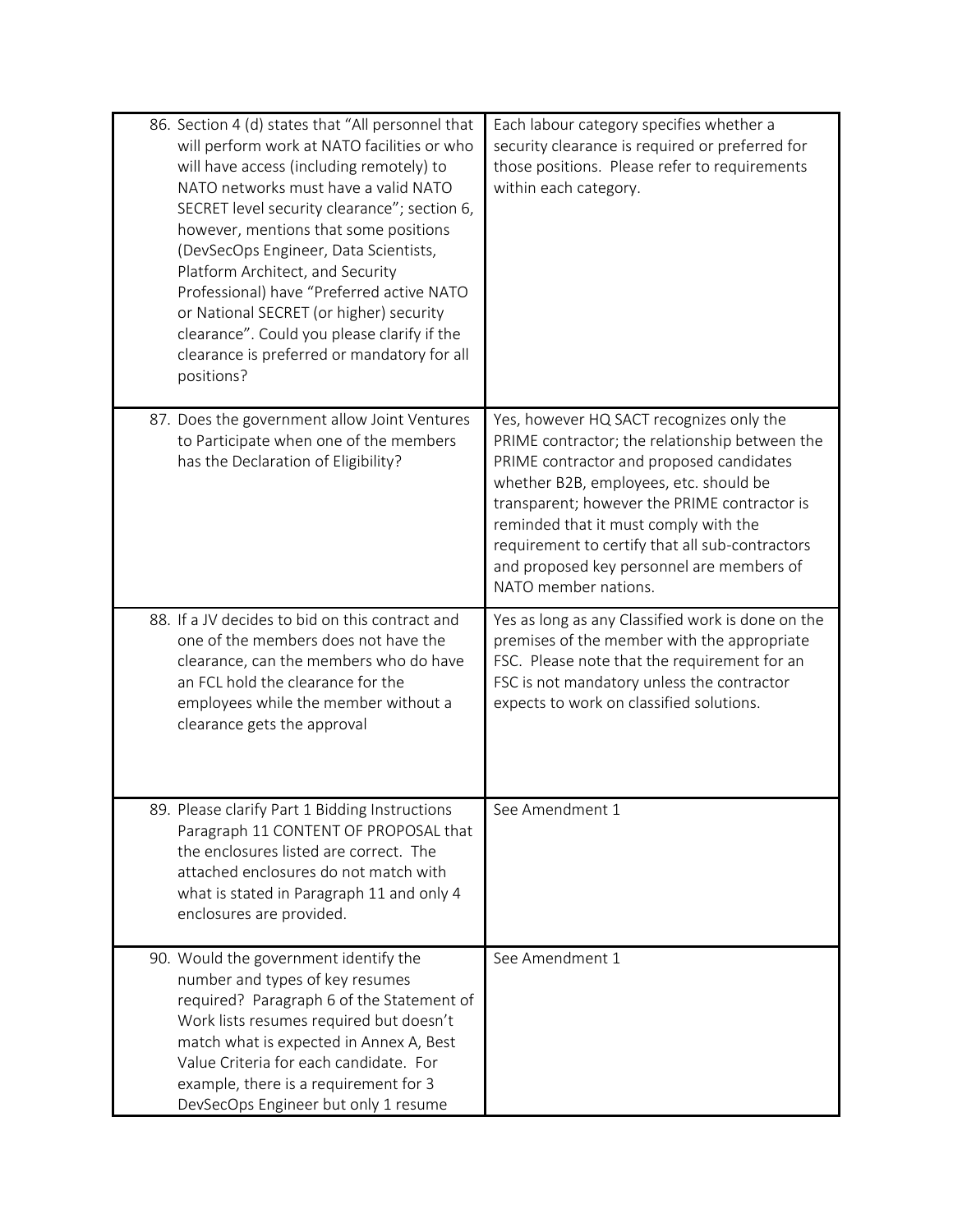| required. The Best Value Criteria form<br>requires a compliance matrix to each<br>candidate. Clarification is needed.                                                                                                                                                                                                           |                                                                                                                                                                                                                                                                                                                                                    |
|---------------------------------------------------------------------------------------------------------------------------------------------------------------------------------------------------------------------------------------------------------------------------------------------------------------------------------|----------------------------------------------------------------------------------------------------------------------------------------------------------------------------------------------------------------------------------------------------------------------------------------------------------------------------------------------------|
| 91. According to Paragraph 6.4 of the<br>Statement of Work, 3 Data Scientists are<br>needed starting in 2022; however, on the<br>Sealed Price Proposal Form it shows Data<br>Scientist 3 requires a labor hour rate in<br>2021. Would the government please<br>clarify whether Data Scientist 3 requires<br>pricing in 2021?    | See Amendment 1                                                                                                                                                                                                                                                                                                                                    |
| 92. Can ACT confirm the bidders assumption<br>that the past performance form should be<br>signed by the bidders customer with an<br>electronic copy of the original signed past<br>performance included in the bidders<br>proposal?                                                                                             | Confirmed. Reference Enclosure 3.                                                                                                                                                                                                                                                                                                                  |
| 93. Can ACT identify how many past<br>performances are the minimum to be<br>provided by the bidder to be compliant in<br>its response and also how many past<br>performances to be provided to score<br>maximum points on the best value<br>evaluation?                                                                         | One. Past performance is not a scored<br>component but rather compliant/non-compliant.                                                                                                                                                                                                                                                             |
| 94. Can ACT clarify the following statement<br>and how this should be understood by the<br>bidder "(b) Working in the required field of<br>study and legally authorised to operate in<br>the United States of America, at the time<br>of bidding."?                                                                             | The contractor is expected to be providing<br>similar suport and knowledgeable in Agile best<br>practices, have a good business reputation, be<br>financial solvent and not on any exclusion<br>listings.                                                                                                                                          |
| 95. Can ACT provide an extension to the bid<br>closing date of 3 weeks to allow the<br>presentation of the best potential<br>proposal from the bidders?                                                                                                                                                                         | No. ACTs aim is to award this contract in 2020<br>for an immediate start in 2021 in order to avoid<br>service disruption and delays on critical MVP<br>development.                                                                                                                                                                                |
| 96. Can ACT clarify how the 70/30 split and<br>associated scoring criteria is evaluated?<br>1. What comprises of the 70% technical<br>score of a bidder and what is the formula<br>used for bidders comparison?<br>2. What comprises the 30% Price score of<br>a bidder and what is the formula used for<br>bidders comparison? | ACT will conduct an administrative review of the<br>proposal submissions for compliance with the<br>stated instructions; this is followed by a<br>determination of compliant/non-compliant on<br>mandatory criteria (see Annex A). ACT will then<br>score the graded technical criteria (Annex A) by<br>averaging the scores of all board members. |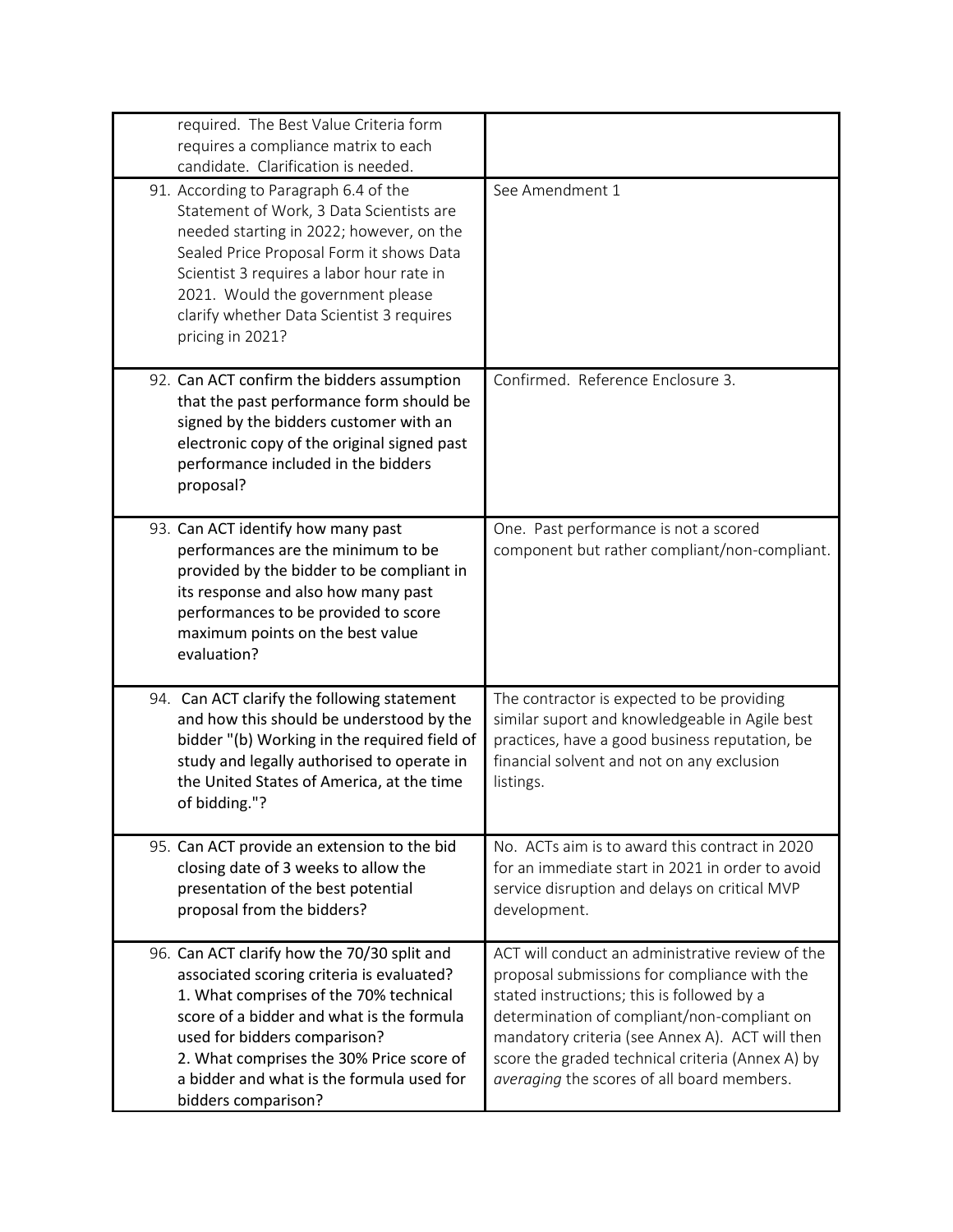|                                                                                                                                                                                                                                                                                                                                                                                                                                                                                                                                          | These final point values make up 70% of the<br>total score.<br>Companies with the lowest price per labour<br>category will get the maximum points (30). Each<br>proposal will submission will receive a point<br>value calculated on the % higher than the lowest<br>price and subtracted from the maximum. Price<br>and technical points will be added together for a<br>total composite score. |
|------------------------------------------------------------------------------------------------------------------------------------------------------------------------------------------------------------------------------------------------------------------------------------------------------------------------------------------------------------------------------------------------------------------------------------------------------------------------------------------------------------------------------------------|--------------------------------------------------------------------------------------------------------------------------------------------------------------------------------------------------------------------------------------------------------------------------------------------------------------------------------------------------------------------------------------------------|
| 97. Partial Awards - Can ACT identify how it<br>intends to utilise partial awards as the<br>bidder is requested to provide a fixed firm<br>price for the full scope of the contract? Will<br>this be divided per resource category, per<br>resource presented, etc? If partial bidding<br>award will be implemented the bidder<br>does not currently identify how partial<br>award can be applied based on how ACT<br>has requested services under this contract.                                                                        | The firm Fixed price is relevant only to the<br>proposed hourly rates for each individual within<br>each labour category. Awards will be make at<br>the category level rather than the overall cost of<br>the proposal as not all companies will bid on all<br>categories.                                                                                                                       |
| 98. Can ACT clarify remote working and the<br>inclusion of associated cost in the bidders<br>fixed firm price? The bidder understands<br>that ACT allows remote working however<br>the bidder should include associated<br>potential costs to the local site in Virginia<br>as part of its fixed firm price. In order to<br>do this can ACT provide a summary of<br>anticipated travels on an annual basis per<br>position type requested? If this is not<br>provided it will be impossible for the<br>bidder to propose remote working. | See amendment 1 and responses above.                                                                                                                                                                                                                                                                                                                                                             |
| 99. Can ACT confirm that the bidders<br>contractors will be provided working space<br>and access to the required network<br>connectivity at no additional cost to the<br>bidder?                                                                                                                                                                                                                                                                                                                                                         | Confimed. On-site personel will be provided the<br>items described in Para 16 of the SOW.                                                                                                                                                                                                                                                                                                        |
| 100. If a bidder proposes the same candidate<br>for multiple roles and the bidder is deemed<br>best value for both roles will ACT provide<br>the bidder with the opportunity to replace<br>the selected candidate for the non selected<br>role with an alternate candidate?                                                                                                                                                                                                                                                              | No. Companies should propose their best fit<br>candidates per labour category. Bidding the<br>same individual against more than one labour<br>category should be carefully assessed.                                                                                                                                                                                                             |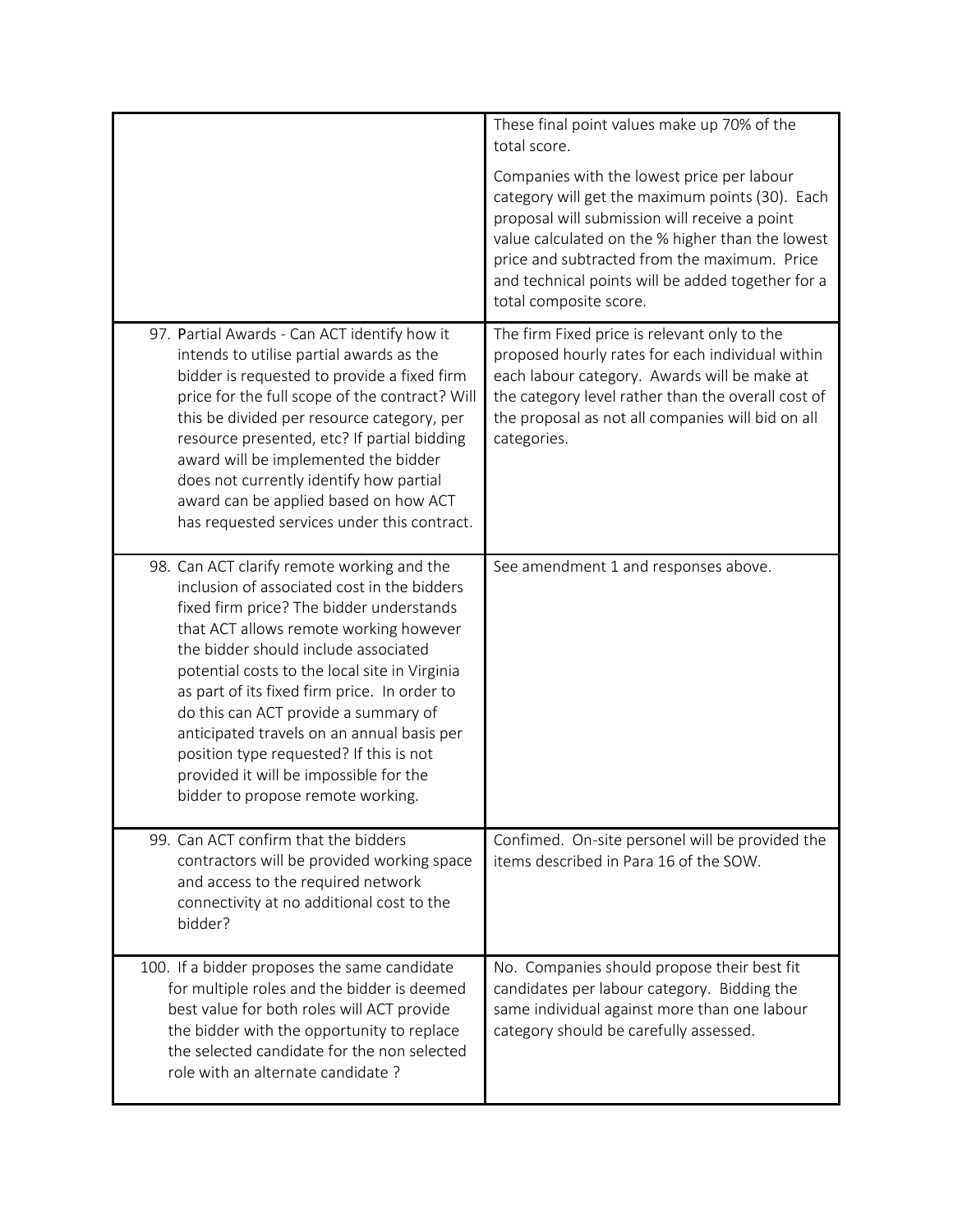| 101. What is the minimum mandatory number<br>labour categories for which we need to<br>propose candidates, in order to be eligible<br>to bid?                                                                                                                    | One.            |
|------------------------------------------------------------------------------------------------------------------------------------------------------------------------------------------------------------------------------------------------------------------|-----------------|
| 102. What is the minimum number of CVs we<br>need to propose to be eligible to compete<br>for the DevOps labour category?                                                                                                                                        | One.            |
| 103. Preferred active NATO or National SECRET<br>(or higher) security clearance, Is active NATO<br>or National SECRET only mandatory? Will<br>candidates without active NATO or National<br>SECRET clearance be deemed<br>noncompliant?                          | See Amendment 1 |
| 104. What is the minimum number of CVs we<br>need to propose to be eligible to compete<br>for the Full-Stack Developer labour<br>category?                                                                                                                       | One             |
| 105. What is the minimum number of CVs we<br>need to propose to be eligible to compete<br>for the Solution Architect labour category?                                                                                                                            | One             |
| 106. This labour category is not required until<br>2022. Companies wishing to compete for<br>this labour category should submit a<br>statement confirming ability to supply Data<br>Scientists with the<br>experience/skills/qualifications identified<br>below. | See Amendment 1 |
| What is the minimum number of CVs we<br>need to propose to be eligible to compete<br>for theData Scientist labour category?<br>Is it sufficient to submit a statement<br>confirming the ability to supply, as stated in<br>6.4 The Data Scientists (page 24)?    |                 |
| 107. What is the minimum number of CVs we<br>need to propose to be eligible to compete<br>for the Product Manager labour category?                                                                                                                               | One             |
| 108. What is the minimum number of CVs we<br>need to propose to be eligible to compete<br>for the UI/UX Designer labour category?                                                                                                                                | One             |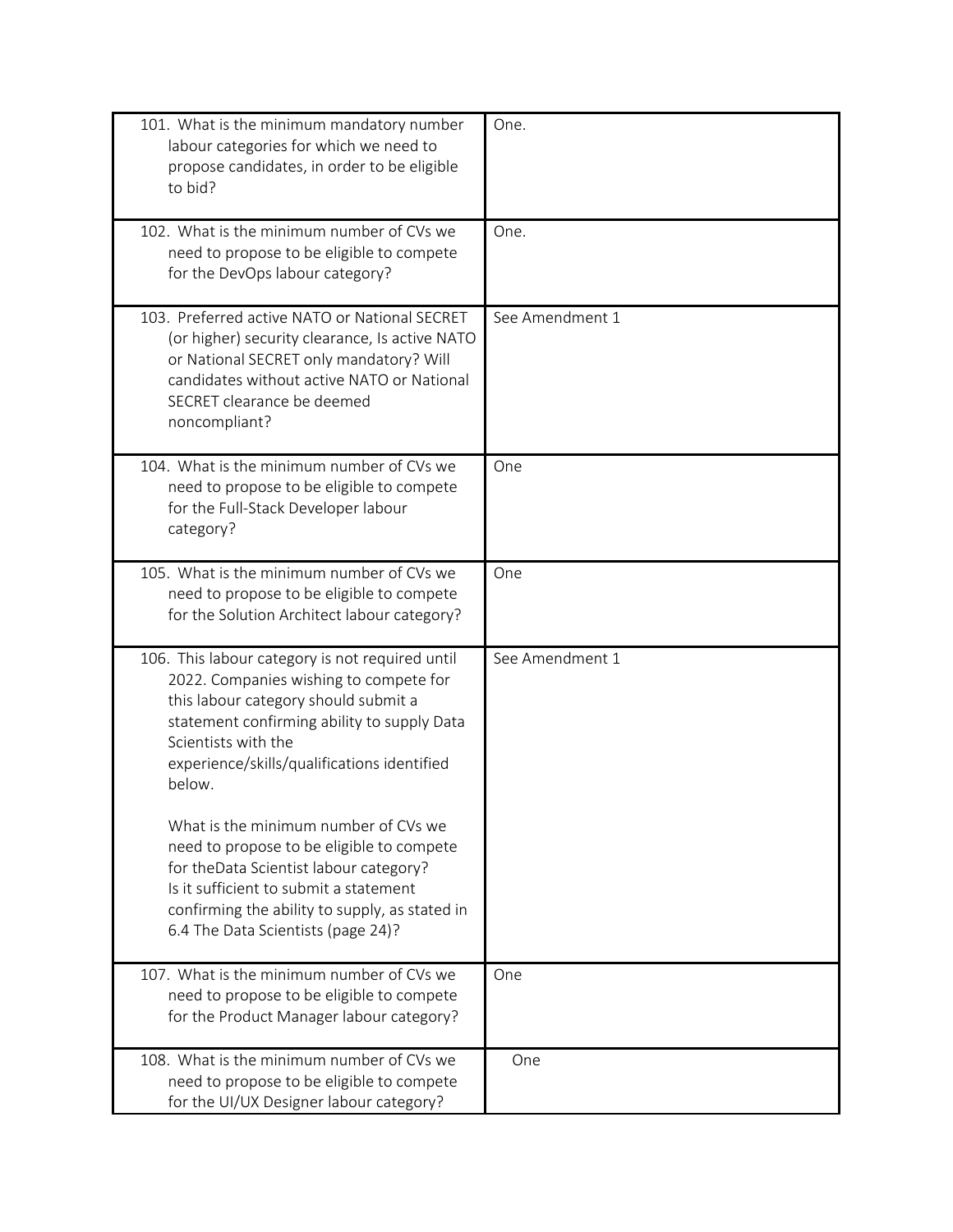| 109. Minimum of one past performance<br>citations within the last seven years to show<br>that it has successfully completed work that<br>is similar to or directly traceable to the<br>requirements outlined in this SOW<br>Is there any specified format of how the past<br>performance citations should be presented<br>in the technical proposal?<br>Should the past performance citations be<br>presented as part of the resume or<br>separately?                          | See Enclosure 3                                                                                                                                                                                        |
|--------------------------------------------------------------------------------------------------------------------------------------------------------------------------------------------------------------------------------------------------------------------------------------------------------------------------------------------------------------------------------------------------------------------------------------------------------------------------------|--------------------------------------------------------------------------------------------------------------------------------------------------------------------------------------------------------|
| 110. Minimum of 25 Points in the Subject<br>Matter Expert Criteria<br>If the proposed candidates achieve the<br>minimum of 25 points and above in the<br>Subject Matter Expert Criteria, but for<br>several of the listed items from the Subject<br>Matter Expert Criteria achieve score of 0 (for<br>example if has less than 1 year of experience<br>in the listed item), will they still be<br>considered compliant?<br>The same question applies the for all<br>positions. | Yes. This is in reference to the scored criteria. A<br>candidate would not get to the scoring stage<br>until deemed compliant with the mandatory<br>qualifications. Response applies to all positions. |
| 111. ANNEX A, Best Value Criteria for the<br>DEVSECOPS ENGINEER Subject Matter<br>Expert (page 33, first table)<br>First Table<br>What information should be provided under<br>the Compliant/Non-compliant columns in<br>the first table that lists three or four items,<br>depending on the position?<br>The same question applies the for all<br>positions.                                                                                                                  | Companies should self-evaluate and include<br>direct reference to the location within the<br>proposal that ACT can verify the information.<br>This response applies for all positions.                 |
| 112. Is there any specific resume format in<br>which the experience of the proposed<br>candidates should be presented?                                                                                                                                                                                                                                                                                                                                                         | <b>No</b>                                                                                                                                                                                              |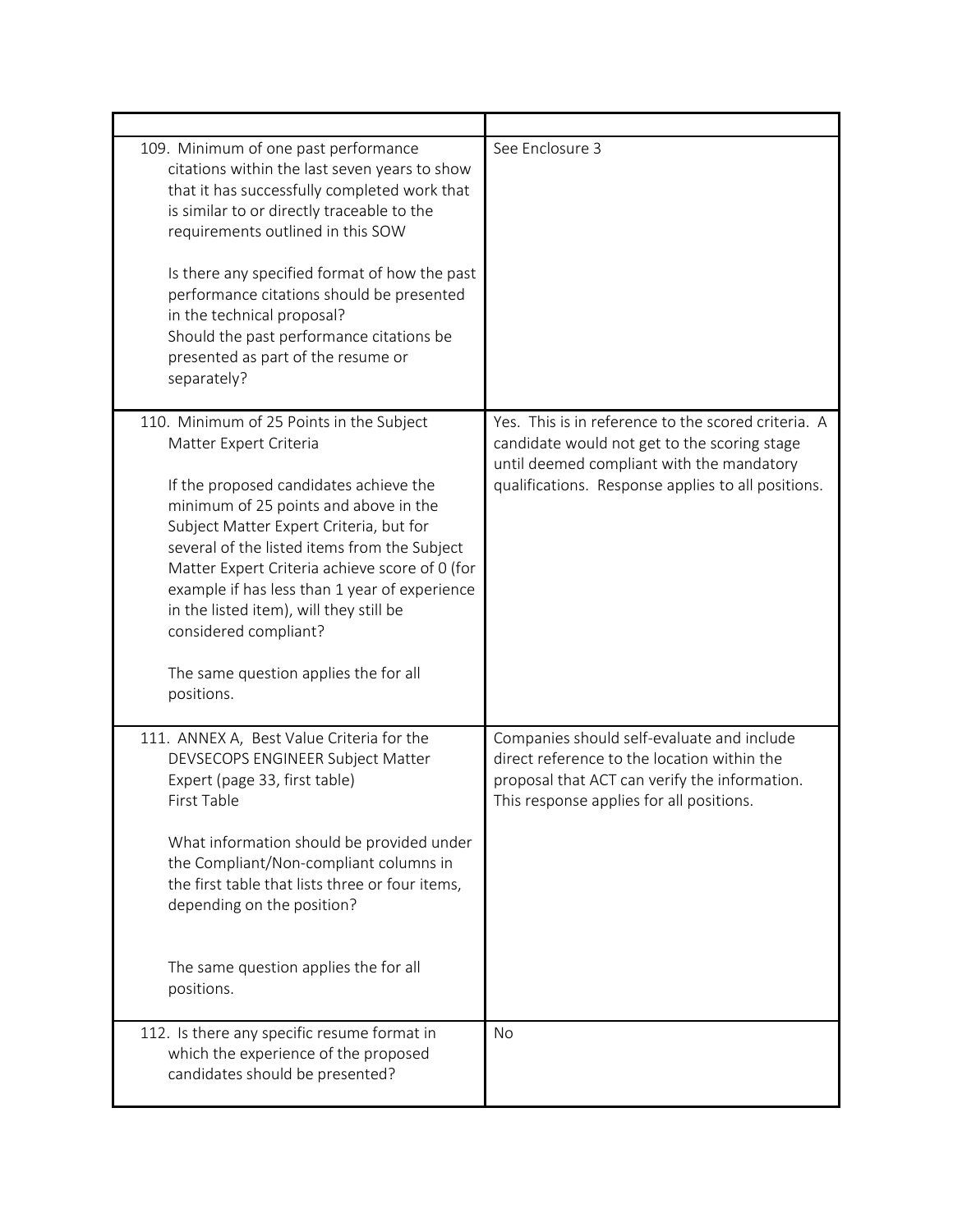| 113. Is it expected the paragraphs and lines in<br>the CV to be to numbered so they can be<br>referenced in the compliance matrices?                                                                                                                             | This is not mandatory but would be helpful.                                                                                                                    |
|------------------------------------------------------------------------------------------------------------------------------------------------------------------------------------------------------------------------------------------------------------------|----------------------------------------------------------------------------------------------------------------------------------------------------------------|
| 114. What other supporting documents are<br>needed for the proposed personnel, besides<br>the CV and the Compliance Matrix?                                                                                                                                      | Any other documents that will support the board<br>in determining compliance or scoring the<br>candidate appropriately. This is entirely up to<br>the company. |
| 115. Section 6.1 reflects a quantity of 1 profile<br>however section 3.4 enslosure 4 of the<br>bidding instructions reflects a quantity of 3,<br>can ACT please clarify?                                                                                         | See Amendment 1                                                                                                                                                |
| 116. Section 6.4 identifies that the labour<br>category is not required until 2022, however<br>in section 3.4 enslosure 4 of the bidding<br>instructions the data scientist position 3 is<br>requested to be priced for 2021 onwards,<br>can ACT please clarify? | See Amendment 1                                                                                                                                                |
| 117. Section 6.6 does not identify when the<br>labour category is required, however in<br>section 3.4 enslosure 4 of the bidding<br>instructions the position is requested to be<br>priced for 2021 onwards, can ACT please<br>clarify?                          | See Amendment $1 -$ If there is no specification<br>otherwise, the labour category is required 1<br>January 2021.                                              |
| 118. Section 6.7 does not identify when the<br>labour category is required, however in<br>section 3.4 enslosure 4 of the bidding<br>instructions the position is requested to be<br>priced for 2021 onwards, can ACT please<br>clarify?                          | See Amendment $1 -$ If there is no specification<br>otherwise, the labour category is required 1<br>January 2021.                                              |
| 119. Section 6.8 does not identify when the<br>labour category is required, however in<br>section 3.4 enslosure 4 of the bidding<br>instructions the position is requested to be<br>priced for 2021 onwards, can ACT please<br>clarify?                          | See Amendment $1 -$ If there is no specification<br>otherwise, the labour category is required 1<br>January 2021.                                              |
| 120. Section 6.9 does not identify when the<br>labour category is required, however in<br>section 3.4 enslosure 4 of the bidding<br>instructions the position is requested to be<br>priced for 2021 onwards, can ACT please<br>clarify?                          | See Amendment $1 -$ If there is no<br>specification otherwise, the labour category is<br>required 1 January 2021.                                              |